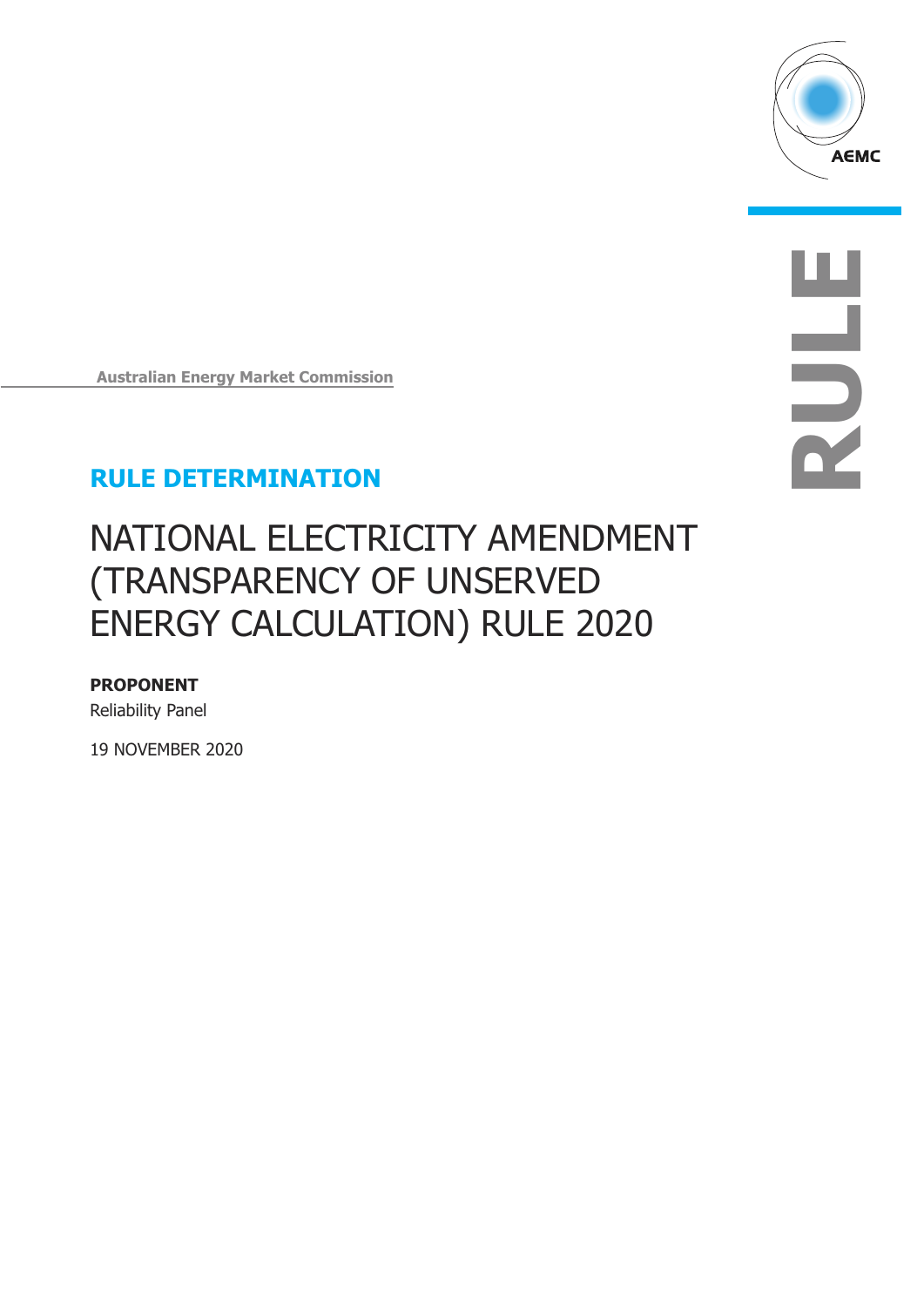### INQUIRIES

Australian Energy Market Commission GPO Box 2603 Sydney NSW 2000

E aemc@aemc.gov.au T (02) 8296 7800

Reference: ERC0279

### **CITATION**

AEMC, Transparency of Unserved Energy Calculation, Rule determination, 19 November 2020

### ABOUT THE AEMC

The AEMC reports to the Council of Australian Governments (COAG) through the COAG Energy Council. We have two functions. We make and amend the national electricity, gas and energy retail rules and conduct independent reviews for the COAG Energy Council.

This work is copyright. The Copyright Act 1968 permits fair dealing for study, research, news reporting, criticism and review. Selected passages, tables or diagrams may be reproduced for such purposes provided acknowledgement of the source is included.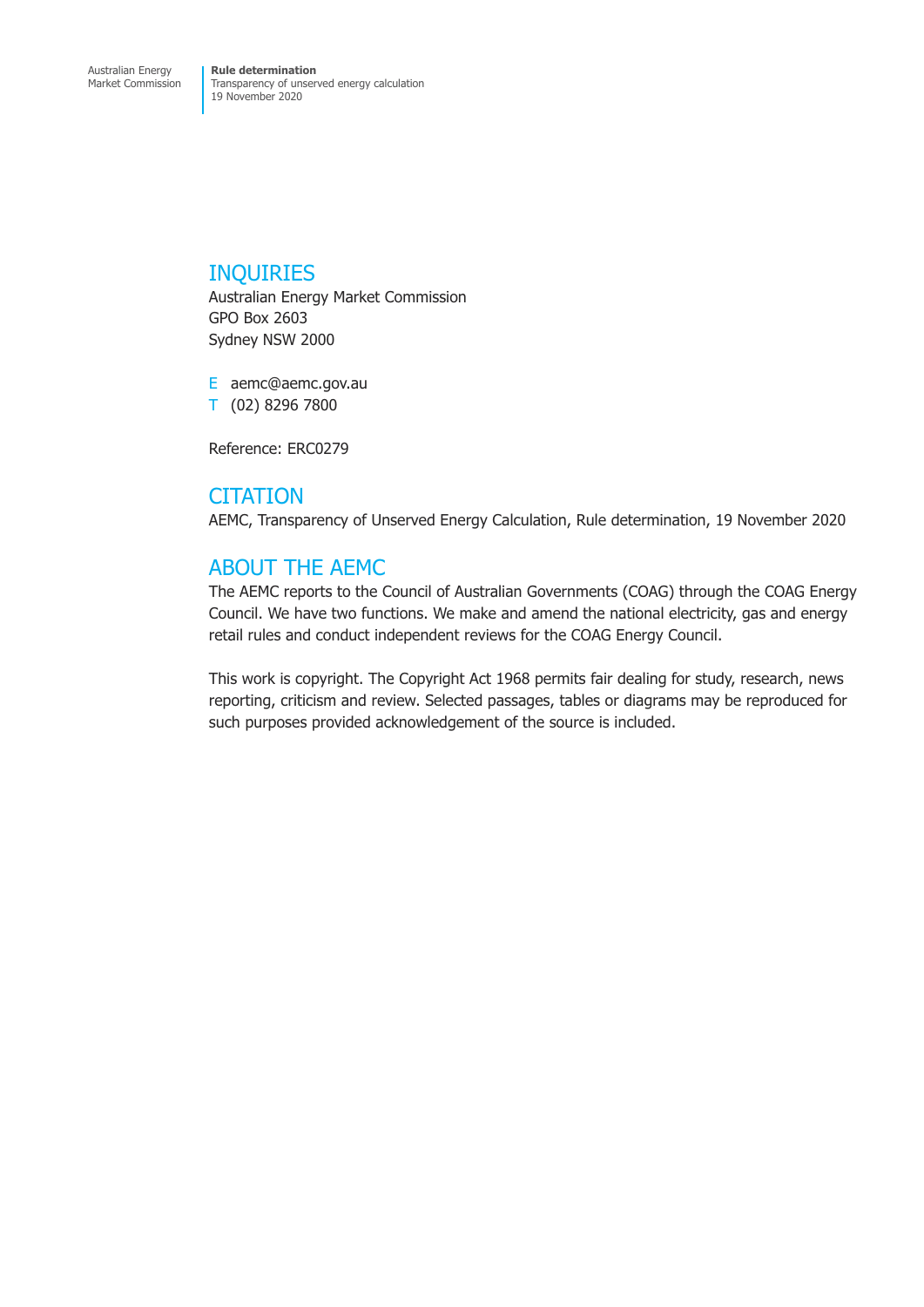### **SUMMARY**

- 1 The Australian Energy Market Commission (AEMC or Commission) has made a final determination to improve the transparency of the unserved energy calculation and the clarity of the framework that underpins the calculation.
- 2 This follows the Reliability Panel (the Panel or proponent) submitting a rule change request to the AEMC on 1 August 2019 identifying several improvements that could be made to the definition of unserved energy.
- 3 The final rule is a more preferable rule. The Commission has made some drafting changes to the rule suggested by the Reliability Panel in order to improve the clarity of the policy intent, but in substance it is the same as that proposed.
- 4 The final rule makes amendments to clauses 3.9.3C and 3.9.3D of the National Electricity Rules (NER) that can be categorised under the following changes:
	- Changes to clauses 3.9.3D of the NER to require the Australian Energy Market Operator (AEMO) to set out, through the *reliability standard implementation guideline* (RSIG), the method for calculating unserved energy in accordance with clause 3.9.3C, including how the amount of energy demanded in the relevant region is determined.<sup>1</sup>
	- Inclusion in the NER of a purpose statement for the definition of unserved energy, to assist stakeholders and AEMO with the definition's interpretation.
	- Minor drafting changes to clause  $3.9.3C(b)(1)$  and clause  $3.9.3C(b)(2)$  to make it clearer that the intent of the clauses is to *include* unserved energy that results from power system reliability incidents, and *exclude* unserved energy that results from power system security incidents.
	- Deleting protected events from clause  $3.9.3C(b)(2)(i)$  of the NER, as it is already captured by non-credible contingency events, clarifying that multiple 'contingency events' are in fact multiple 'credible contingency events', and clarifying that 'non-credible contingency events' include both single and multiple non-credible contingency events.

5 The Commission considers that a principles-based approach to determining unserved energy *ex post* is the most robust method to increase transparency in the national electricity market (NEM). This approach will increase transparency around the determination of unserved energy *ex post*, and is likely to remain robust as the power system transitions. The Commission has considered whether a more prescriptive approach may deliver benefits. The Commission considers this not to be preferential due to the risks of unintended consequences arising from 'locking in' types of events to be considered as unserved energy as the power system transitions. This may result in reporting arrangements that may not be appropriate. Therefore, the Commission considers that the approach in the final rule improves transparency and information provision, while balancing it against how to keep the framework flexible and adaptable over time.

T

<sup>1</sup> More information on the RSIG, and the guideline itself, can be found at [https://www.aemo.com.au/Stakeholder-](https://www.aemo.com.au/Stakeholder-Consultation/Consultations/Reliability-Standard-Implementation-Guidelines)[Consultation/Consultations/Reliability-Standard-Implementation-Guidelines](https://www.aemo.com.au/Stakeholder-Consultation/Consultations/Reliability-Standard-Implementation-Guidelines)

i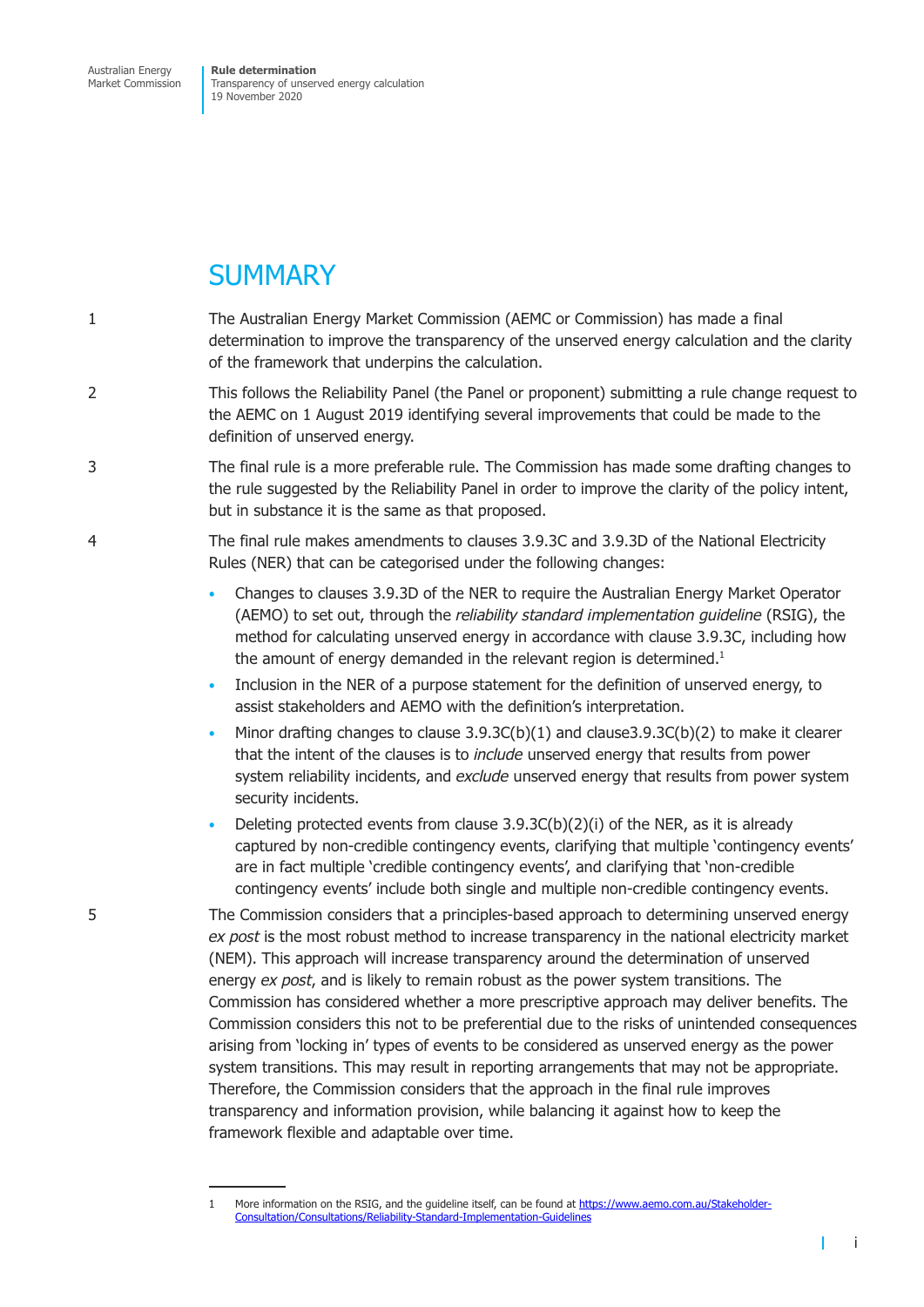6 Having regard to the issues raised in the rule change request and during consultation, the Commission is satisfied that the final rule will, or is likely to, contribute to the achievement of the national electricity objective (NEO) for the following reasons:

- The rule makes the inputs into and method for calculating unserved energy more transparent, equipping market participants with more information to support improved decision-making.
- The rule provides improved clarity as to how to interpret the unserved energy definition and what events are or are not included in the backward-looking unserved energy metric, therefore enhancing the integrity of the reliability standard and promoting signals for efficient investment in generation and demand response infrastructure.
- The rule change can be implemented at minimal cost by AEMO.

7 The Commission adopted an expedited process in considering this rule change request as it considered that the proposed rules were unlikely to have a significant impact on the national electricity market, gas market, or the regulation of pipeline services. No objections to using this process were received. The Commission received seven written submissions to this process, which have been taken into account.

8 The transitional arrangements will commence immediately upon publication on 19 November 2020. Under these arrangements, AEMO will have until 17 December 2020 to update the RSIG to take into account the Amending Rule, and may do so without following the usual Rules consultation procedures. The remainder of the rule — namely the main operative provisions amending clauses 3.9.3C and 3.9.3D — will then commence on 17 December 2020.

 $\mathbf{I}$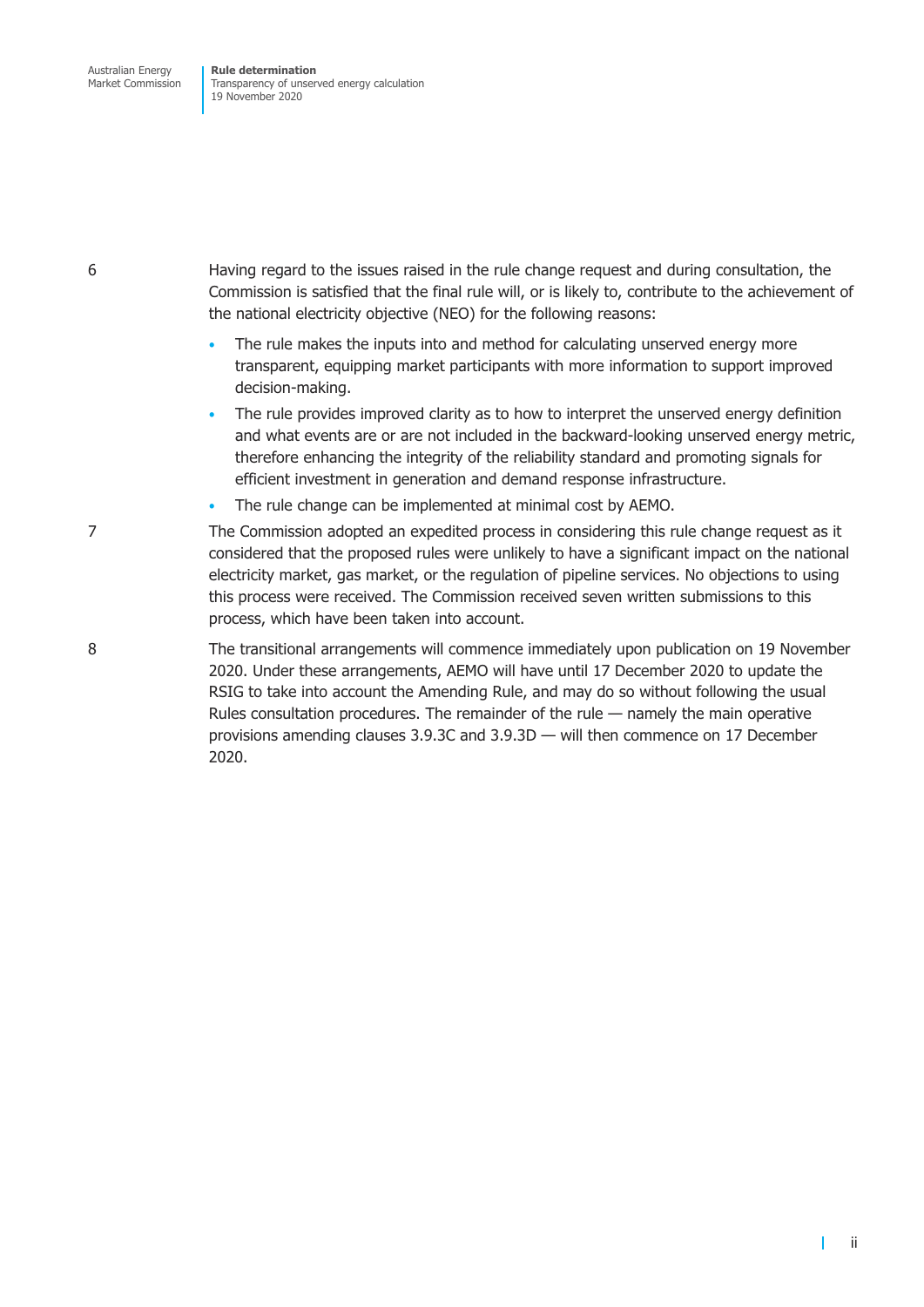## **CONTENTS**

| $\mathbf{1}$                         | Reliability Panel's rule change request                                                                                                                                             | $\mathbf{1}$                     |
|--------------------------------------|-------------------------------------------------------------------------------------------------------------------------------------------------------------------------------------|----------------------------------|
| 1.1                                  | The rule change request                                                                                                                                                             | $\mathbf{1}$                     |
| 1.2                                  | Panel's review of definition of unserved energy                                                                                                                                     | $\mathbf{1}$                     |
| 1.3                                  | Current arrangements                                                                                                                                                                | $\overline{c}$                   |
| $1.4^{\circ}$                        | Rationale for the rule change request                                                                                                                                               | $\overline{a}$                   |
| 1.5                                  | Solutions proposed in the rule change request                                                                                                                                       | 6                                |
| 1.6                                  | The rule making process                                                                                                                                                             | 6                                |
| $\overline{2}$                       | Final rule determination                                                                                                                                                            | 8                                |
| 2.1                                  | The Commission's final rule determination                                                                                                                                           | 8                                |
| 2.2                                  | Rule making test                                                                                                                                                                    | 9                                |
| 2.3                                  | Assessment framework                                                                                                                                                                | 10                               |
| 2.4                                  | Summary of reasons                                                                                                                                                                  | 10                               |
| 2.5                                  | Implementation of the final rule                                                                                                                                                    | 11                               |
| 3                                    | Transparency of the unserved energy calculation                                                                                                                                     | 12                               |
| 3.1                                  | Reliability Panel's view                                                                                                                                                            | 12                               |
| 3.2                                  | Stakeholder views                                                                                                                                                                   | 12                               |
| 3.3                                  | Analysis                                                                                                                                                                            | 14                               |
| 3.4                                  | Conclusion                                                                                                                                                                          | 18                               |
| 4                                    | The clarity of the unserved energy framework                                                                                                                                        | 19                               |
| 4.1                                  | Reliability Panel's view                                                                                                                                                            | 19                               |
| 4.2                                  | Stakeholder views                                                                                                                                                                   | 19                               |
| 4.3                                  | Analysis                                                                                                                                                                            | 21                               |
| 4.4                                  | Conclusions                                                                                                                                                                         | 24                               |
| 5                                    | <b>Definitional inconsistencies</b>                                                                                                                                                 | 25                               |
| 5.1                                  | Reliability Panel's view                                                                                                                                                            | 25                               |
| 5.2                                  | Stakeholder views                                                                                                                                                                   | 25                               |
| 5.3                                  | Analysis                                                                                                                                                                            | 26                               |
| 5.4                                  | Conclusions                                                                                                                                                                         | 28                               |
| <b>Abbreviations</b><br>29           |                                                                                                                                                                                     |                                  |
| A<br>A.1<br>A.2<br>A.3<br>A.4<br>A.5 | <b>APPENDICES</b><br>Legal requirements under the NEL<br>Final rule determination<br>Power to make the rule<br>Commission's considerations<br>Civil penalties<br>Conduct provisions | 30<br>30<br>30<br>30<br>31<br>31 |
|                                      |                                                                                                                                                                                     |                                  |

### **FIGURES**

[Figure 1.1: Unserved energy in the NEM](#page-8-0) 4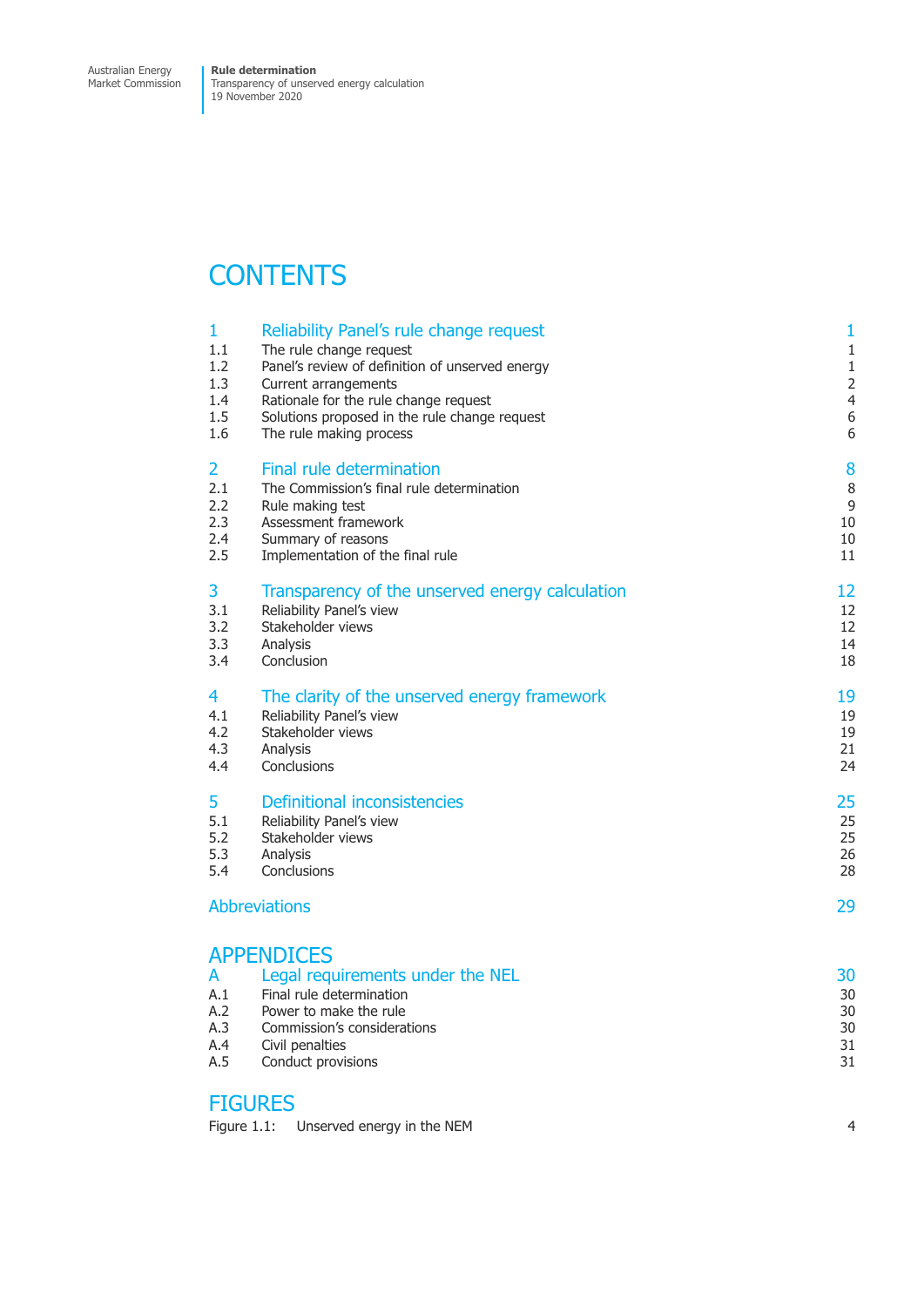### <span id="page-5-0"></span>1 RELIABILITY PANEL'S RULE CHANGE REQUEST

### 1.1 The rule change request

On 1 August 2019, the Reliability Panel (Panel or proponent) made a request to the Australian Energy Market Commission (AEMC or Commission) to make a rule that sought to improve the:

- **transparency** of the unserved energy calculation by requiring AEMO to provide more information on how it calculates unserved energy.
- **clarity** of the unserved energy framework by introducing a principle to guide AEMO when allocating events to unserved energy in order to better reflect the purpose of unserved energy.

The Panel proposed to achieve this by amending clauses 3.9.3C and 3.9.3D of the National Electricity Rules (NER).

### 1.2 Panel's review of definition of unserved energy

The Panel's development of a rule change request followed the Panel undertaking a *Review of the definition of unserved energy,* to progress a recommendation made by the AEMC in its *Reliability Frameworks Review.*<sup>2</sup>

The Panel's final report was published on 1 August 2019.<sup>3</sup> During the review the Panel consulted with stakeholders on whether the current definition of unserved energy for the purposes of the reliability standard under Chapter 3 of the NER was still fit for purpose.

While the Panel concluded that the definition of unserved energy for the purposes of the reliability standard was broadly fit for the purpose, it also identified several improvement opportunities regarding the:

- 1. transparency of the unserved energy calculation
- 2. clarity of the unserved energy framework.

It is important to note that the scope of the Panel's review — and so the focus of this request — focused on what events should be included or excluded from the definition of wholesale unserved energy in the NER for the purposes of determining whether the reliability standard is met, in an *ex post* basis. The appropriateness of the reliability standard and how it is operationalised was out of scope of the Panel's review, given at the time it was being considered by the AEMC through its consideration of AEMO's *Enhancement to the Reliability* and Emergency Reserve Trader (RERT) rule change.<sup>4</sup>

т

<sup>2</sup> AEMC, *Reliability Frameworks Review*, final report, 26 July 2018.

<sup>3</sup> Reliability Panel, *Definition of unserved energy review*, final report, 1 August 2019.

<sup>4</sup> AEMC, *Enhancement to the Reliability and Emergency Reserve Trader*, final determination, 2 May 2019.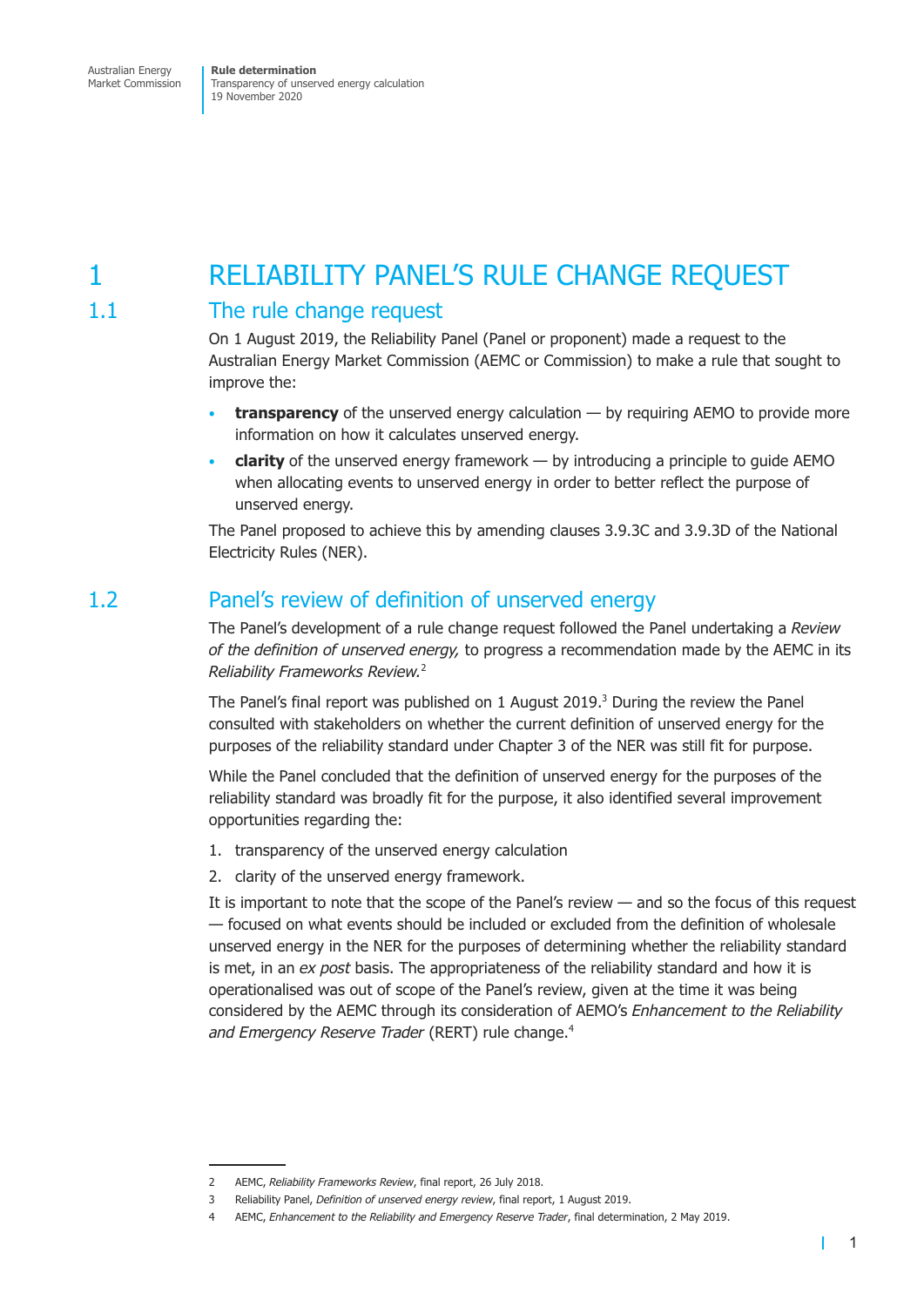### <span id="page-6-0"></span>1.3 Current arrangements

#### **1.3.1 Unserved energy**

In the national electricity market (NEM), the concept of unserved energy is applied to measure any supply interruptions consumers may experience from generation and interconnection inadequacy.

Under existing arrangements, clause 3.9.3C of the NER sets out the unserved energy framework. The clause provides guidance as to which incidents, primarily based on the concept of contingency events, should be included in, or excluded from, the calculation of unserved energy.<sup>5</sup>

Unserved energy measures the amount of customer demand that cannot be supplied within a region of the NEM due to a shortage of generation, demand-side participation, or interconnector capacity. It describes the amount of wholesale unserved energy — as opposed to interruptions from networks (e.g. faults in the distribution and transmission elements). Unserved energy is:

- *forecast* on an *ex ante* basis for the purposes of the reliability frameworks in the NEM, and
- *calculated* on an *ex post* basis for the purposes of reviewing how well the power system is operating.

This is discussed further below.

### BOX 1: UNSERVED ENERGY

There are two key definitions of unserved energy in the current framework:

- 1. **The reliability standard:** This is designed to reflect generation and interconnection adequacy to supply electricity, and signals to the market when and where more generation is needed, based on a trade-off made on behalf of consumers as to the appropriate level of reliability. The reliability standard currently targets a maximum expected unserved energy in a region of 0.002 per cent of the total energy demanded in that region for a given financial year.
- 2. **The Interim Reliability Measure:** This was more recently introduced into the regulatory framework. The interim reliability measure for generation and inter- regional transmission elements in the national electricity market is a maximum expected unserved energy in a region of 0.0006% of the total energy demanded in that region for a given financial year. This was developed as part of the Energy Security Board's (ESB) work to improve the reliability (resource adequacy) of the electricity system through interim measures.

г

<sup>5</sup> Contingency events are disturbances that pose a risk to, and uncertainty in, the stable and secure operation of the power system. Contingency events are defined in the NER as events affecting the power system which AEMO expects would likely involve the failure or removal from operational service of one or more generating units and/or transmission elements (as set out in Clause 4.2.3(a) of the NER).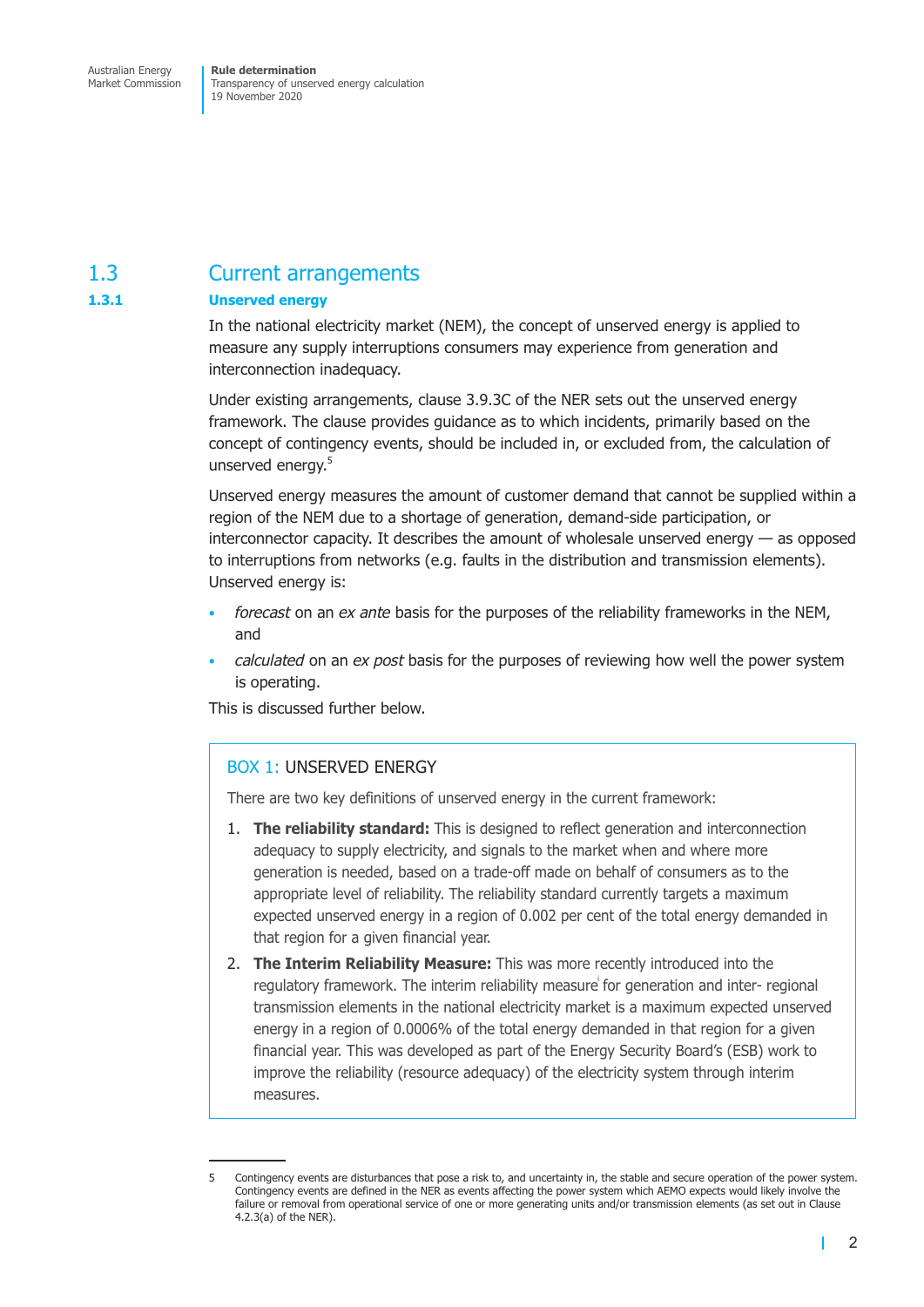Note: More information on the Interim Reliability Measure can be found here: http://www.coagenergycouncil.gov.au/reliability-andsecurity-measures/interim-reliability-measures#:~:text=The%20National%20Electricity%20Amendment%20(Interim,to%20no %20more%20than%200.0006%25.

#### **1.3.2 Unserved energy and its use**

#### **Forecasting of unserved energy**

AEMO is required by the NER to publish various materials which provide information to market participants — and any other interested parties — on forecast unserved energy across different time periods. These calculations occur  $-$  by definition  $-$  ahead of time.

AEMO, through its forecasting processes, operationalises the reliability standard by modelling and projecting when the market is not going to meet the reliability standard in the lead-up to real-time. It does this across a number of timeframes, from years ahead of real-time, up until real-time, through the various Electricity Statement of Opportunities (ESOO), Projected assessment of system (PASA) and pre-dispatch processes. For example, the ESOO incorporates a reliability assessment against the reliability standard defined in the clause 3.9.3C of the NER and AEMO's Reliability Forecast under the Retailer Reliability Obligation (RRO), and now against the Interim Reliability Measures.

#### **Calculation of actual unserved energy**

AEMO also calculates how much actual unserved energy (i.e. how much demand went unmet due to a lack of generation, demand response or interconnection capacity) was observed in each region on an *ex post* basis. This information is used in both the ESB's Health of the NEM report, as well as the Panel's *Annual Market Performance Review*, to monitor the performance of the power system. By definition, this calculation is a backward-looking exercise.

To do this, AEMO uses the definition of unserved energy to assess which types of events should be included or excluded (listed in the NER in a non-exhaustive manner), which then informs AEMO's calculation of unserved energy for the purposes of the reliability standard.

Each individual instance of unserved energy is published by AEMO in their *Power System Operating Incident Reports* (under clause 4.8.15 of the NER).6

The *ex post* figure in aggregate is published each year in the two reports referred to above. Figure 1.1 presents information on the 2018-19 financial year, as set out in the Panel's *Annual Market Performance Review 2019*.

П

<sup>6</sup> See AEMO's website to find the reports: https://aemo.com.au/en/energy-systems/electricity/national-electricity-market-nem/nemevents-and-reports/power-system-operating-incident-reports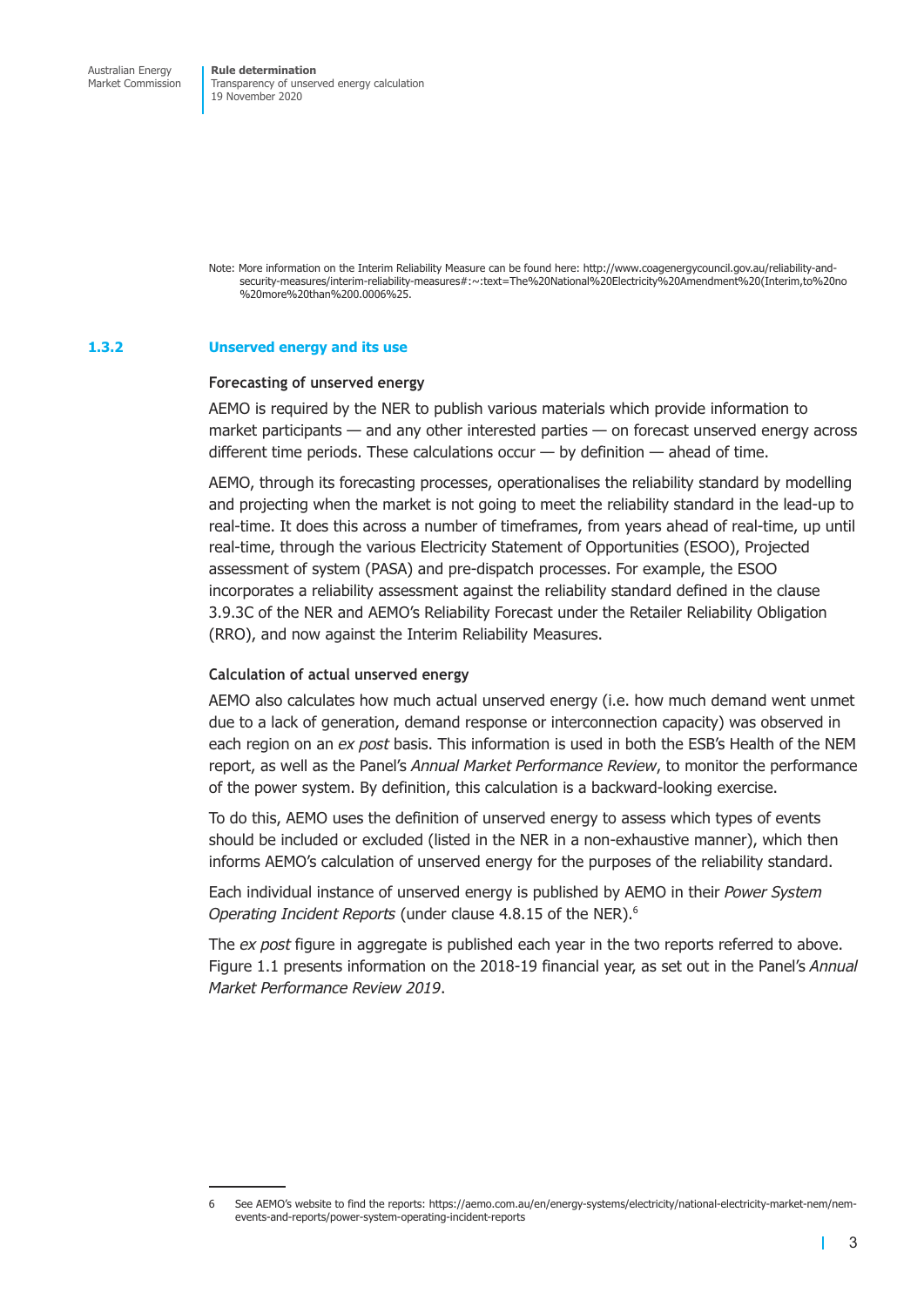

<span id="page-8-0"></span>**Figure 1.1: Unserved energy in the NEM**

Source: AEMO data, presented in the AEMC Annual Market Performance Review, 2019.

#### **Differences in forward-looking and backward-looking calculation**

The backwards-looking calculation process for unserved energy is different to the forecasting process of unserved energy operationalised by AEMO in its forecasting of unserved energy.

This rule change request is focused on the transparency and clarity of the *ex post* assessment of unserved energy. It is not concerned with broader considerations, such as the matters relating to forward-looking metrics, discussed above.

### 1.4 Rationale for the rule change request

In the rule change request, the Reliability Panel raised three key issues with the current *ex post* unserved energy framework. The Panel considers that:

- 1. there is limited transparency of the actual process AEMO undertakes when calculating unserved energy
- 2. there is a lack of clarity on how to interpret the unserved energy framework
- 3. some aspects of the definition of unserved energy could be clarified.

#### **Limited transparency of the unserved energy calculation**

To calculate unserved energy for the purposes of the reliability standard, $7$  AEMO divides, per region, the number of Megawatt hours (MWh) shed in a financial year due to reliability causes, as determined under clause 3.9.3C(b) of the NER, by the amount of energy

П

<sup>7</sup> It is important to note that this rule change was submitted prior to the development and implementation of the ESB's Interim Reliability Measure on 19 August 2020. As such, the Interim Reliability Measure was not considered by the Panel at the time the rule change was submitted, and therefore discussion cited in this section will not refer to the Interim Reliability Measure. However, throughout this final determination, the Commission has sought to consider the issues in light of the Interim Reliability Measure being in place — given it is based on unserved energy.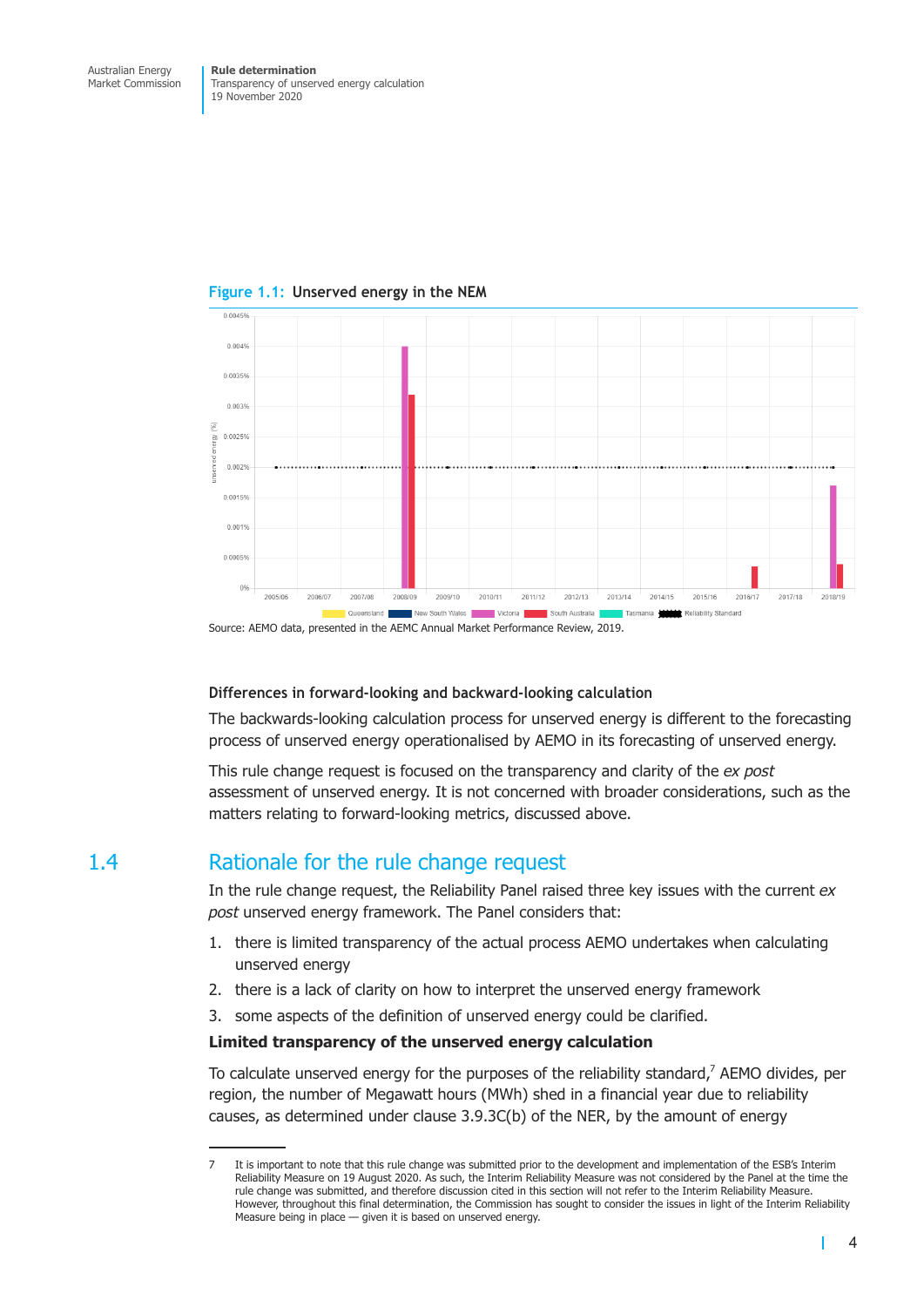demanded. The NER does not require AEMO to develop any particular methodology and is not prescriptive with regard to the calculation.

The Panel noted that there is a lack of transparency about the calculation. In particular, there is limited visibility as to the type of demand used in the process of this calculation and how AEMO interprets clause 3.9.3C(b) of the NER to determine the type of reliability events that contribute to the load shedding figure.<sup>8</sup>

The Panel considered these arrangements to be inconsistent with the rest of the information provision requirements relevant to how AEMO operationalises the reliability standard.

#### **Lack of clarity in the framework**

The Panel also considered that clause 3.9.3C of the NER, which sets out the unserved energy framework and provides guidance as to which incidents should be included in or excluded from the calculation, is ambiguous and unclear as to how it should be interpreted. Further, the clause provides examples, but is not exhaustive, of the events which must or must not be included in the calculation of unserved energy.<sup>9</sup>

The Panel noted that clause 3.9.3C is prescriptive with respect to a series of events to be included and excluded, but is not exhaustive in terms of the types of events that are to be recognised in this way. The Panel was of the view that it may not be clear to all market participants that clause 3.9.3C(b) of the NER allows for some flexibility in terms of which events count towards unserved energy and how this flexibility should be interpreted. This could cause confusion for market participants.10

#### **Definitional inconsistencies that are unclear**

The third issue identified by the Panel refers to clause  $3.9.3C(b)(2)(i)$ , which in their view included definitional inconsistencies, stating that unserved energy for the purposes of the reliability standard excludes unserved energy associated with power system security incidents that result from multiple contingency events, protected events or non-credible contingency events on a generating unit or an inter-regional transmission element. The Panel noted that:

- protected events are in fact a subset of non-credible contingency events,
- the term 'multiple contingency events' already includes 'multiple credible contingency events' and 'multiple non-credible contingency events.<sup>'11</sup>

The Panel considered that some of these terms used in clause  $3.9.3C(b)(2)(i)$  are redundant.

т

<sup>8</sup> Reliability Panel, *Transparency of unserved energy calculation*, rule change request, August 2019. p. 7.

<sup>9</sup> Ibid, p. 9.

<sup>10</sup> Ibid, p. 7.

<sup>11</sup> Ibid, p. 10.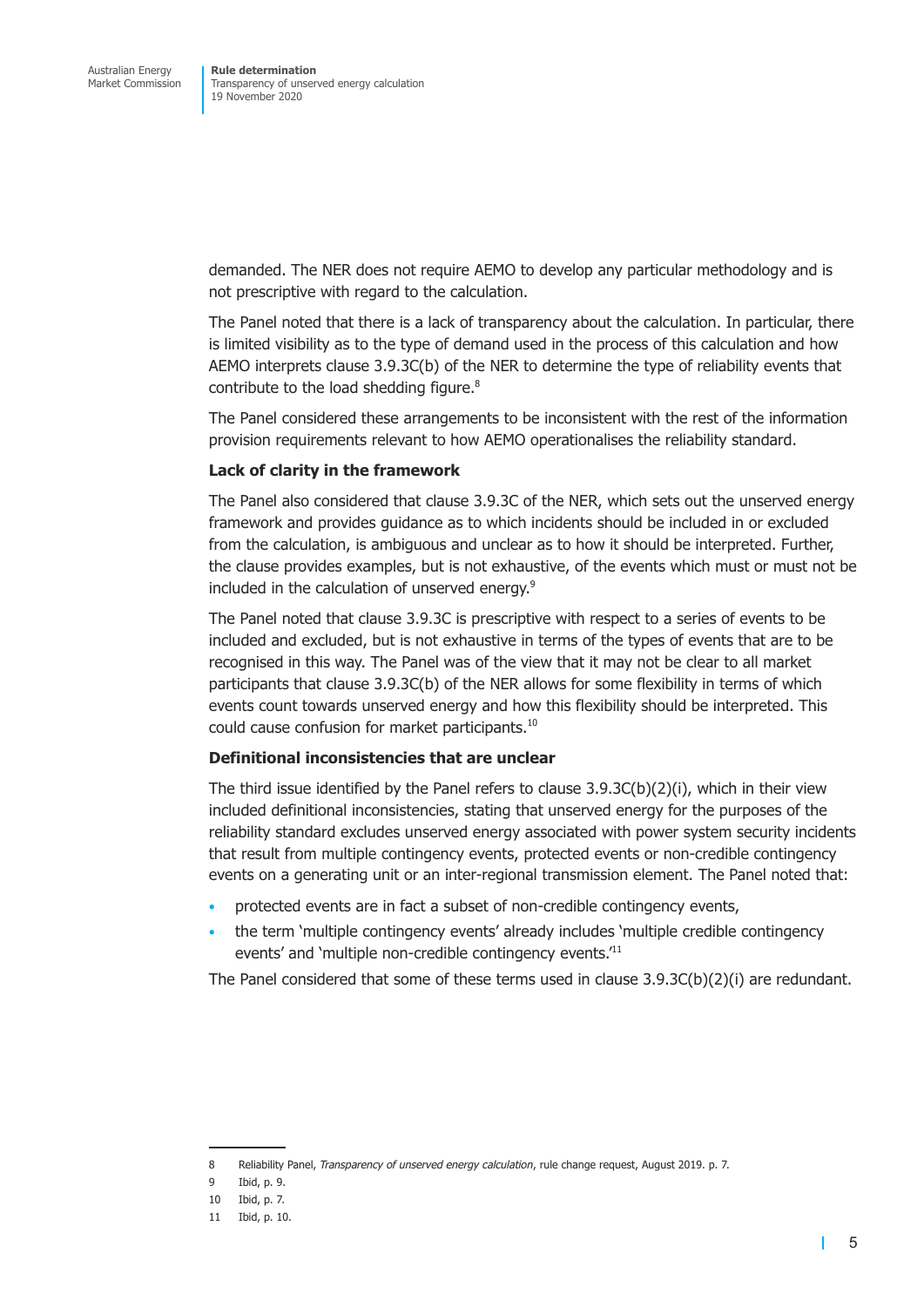### <span id="page-10-0"></span>1.5 Solutions proposed in the rule change request

The Panel proposed changes to clauses 3.9.3C and 3.9.3D of the NER. These included:

- Amending clause 3.9.3D of the NER to require AEMO to set out, through the *reliability standard implementation guidelines* (RSIG),<sup>12</sup> the method for calculating unserved energy in accordance with clause 3.9.3C, including how the amount of energy demanded in the relevant region is determined.
- Including in clause 3.9.3C of the NER a purpose statement for the definition of unserved energy, to assist stakeholders and AEMO with the definition's interpretation. The principle proposed by the Panel would aim to clarify that, for the purpose of the unserved energy calculation, only events which the market would be expected to plan for through investment in generation and inter-regional transmission elements should be included, while all other events should be excluded.
- Making minor drafting changes to clauses  $3.9.3C(b)(1)$  and  $3.9.3C(b)(2)$  to make it clearer that the intent of the clauses is to *include* unserved energy that results from power system reliability incidents, and exclude unserved energy that results from power system security incidents.
- Deleting protected events from clause  $3.9.3C(b)(2)(i)$  of the NER, as it is already captured by non-credible contingency events, clarifying that multiple 'contingency events' are in fact multiple 'credible contingency events', and clarifying that 'non-credible contingency events' include both single and multiple non-credible contingency events.

#### **1.5.1 Proposed transitional provisions**

The Panel also proposed a transitional measure to be in place for the first update of the RSIG to incorporate the *ex post* unserved calculation, which would allow AEMO to update the RSIG once without the need for consultation in order to set out how it currently calculates unserved energy.

After this, AEMO would be required to update the RSIG by consulting with stakeholders through the rules' consultation procedures.

### 1.6 The rule making process

On 24 September 2020, the Commission published a notice advising of its commencement of the rule making process and consultation in respect of the rule change request.<sup>13</sup> A consultation paper identifying specific issues for consultation was also published. Submissions closed on 22 October 2020.

The Commission considered that the rule change request was a request for a noncontroversial rule as defined in s. 96 of the National Electricity Law (NEL). Accordingly, the Commission commenced an expedited rule change process, subject to any written requests not to do so. The closing date for receipt of written requests was 8 October 2020.

T

<sup>12</sup> More information on the RSIG, and the guideline itself, can be found at [https://www.aemo.com.au/Stakeholder-](https://www.aemo.com.au/Stakeholder-Consultation/Consultations/Reliability-Standard-Implementation-Guidelines)[Consultation/Consultations/Reliability-Standard-Implementation-Guidelines](https://www.aemo.com.au/Stakeholder-Consultation/Consultations/Reliability-Standard-Implementation-Guidelines)

<sup>13</sup> This notice was published under s. 95 of the NEL.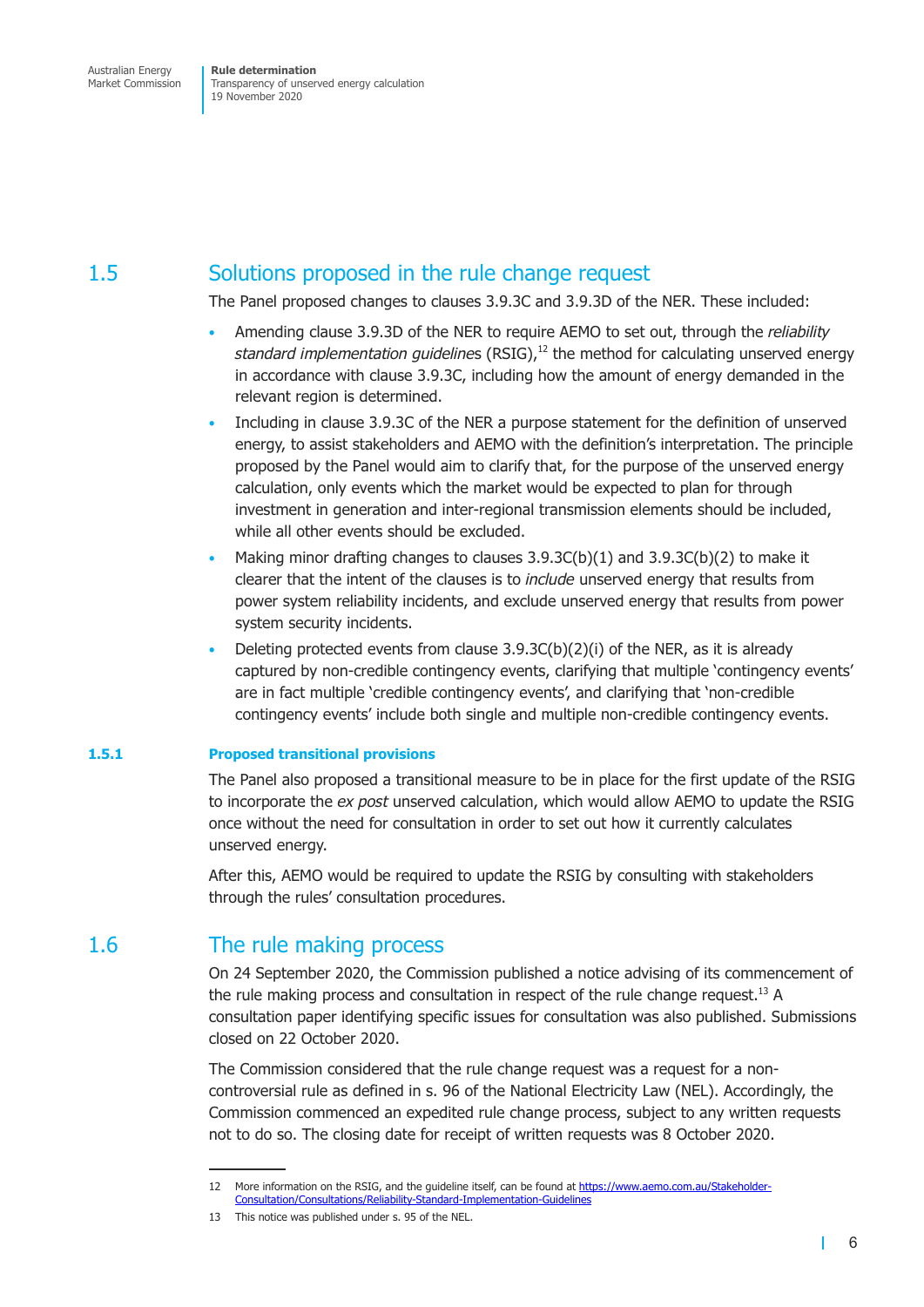No objections to the expedited rule change process were received. Accordingly, the rule change request was considered under an expedited process.<sup>14</sup>

The Commission received seven submissions. These issues are discussed and responded to in the relevant sections of this final rule determination.

<sup>14</sup> Section 96 of the NEL.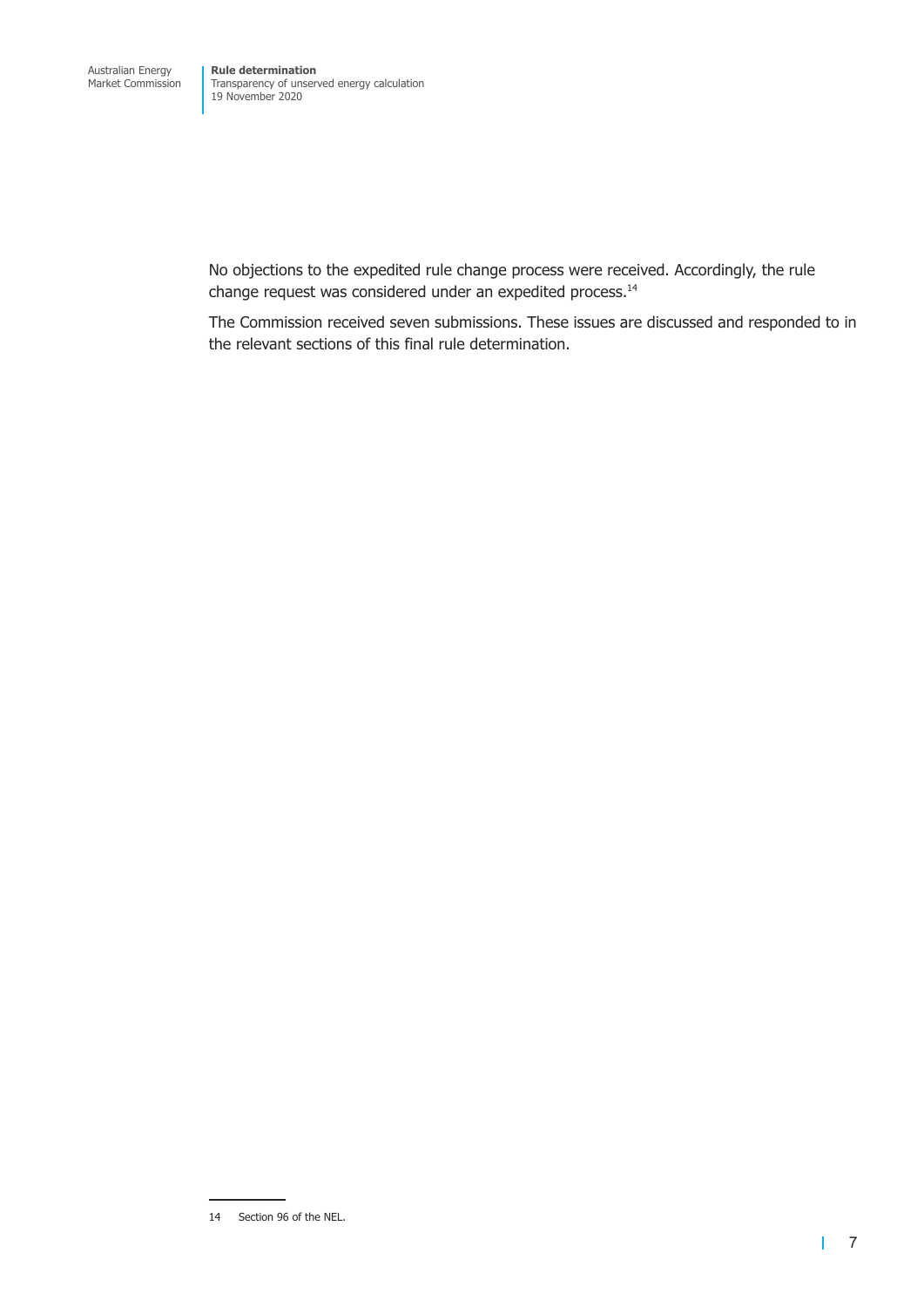### <span id="page-12-0"></span>2 FINAL RULE DETERMINATION

This chapter outlines:

- the Commission's final rule determination
- the rule making test for changes to the NER
- the more preferable rule test
- the assessment framework for considering the rule change request
- the Commission's consideration of the final rule against the national electricity objective

### 2.1 The Commission's final rule determination

The Commission's final rule determination is to make a more preferable final rule to address the issues identified by the Panel in their rule change request. The Commission has made some drafting changes to the rule suggested by the Reliability Panel in order to improve the clarity of the policy intent, but in substance it is the same as that was proposed.

The more preferable final rule made by the Commission is published with this final rule determination. The key features of the more preferable rule are set out below. The Commission's reasons for making this final rule determination are set out in 2.4, with further detail provided in chapters 3 to 5.

#### **Key features of the more preferable rule**

The key features of the more preferable rule are:

- Amend clause 3.9.3D of the NER to require AEMO to set out, through the RSIG the method for calculating unserved energy in accordance with clause 3.9.3C, including how of the amount of energy demanded in the relevant region is determined.
- Include in the NER a purpose statement for the definition of unserved energy, to assist stakeholders and AEMO with the interpretation of clause 3.9.3C(b).
- Minor drafting changes to clauses  $3.9.3C(b)(1)$  and  $3.9.3C(b)(2)$  to make it clearer that the intent of the clauses is to *include* unserved energy that results from power system reliability incidents, and *exclude* unserved energy that results from power system security incidents.
- Delete protected events from clause 3.9.3C(b)(2)(i) of the NER, as it is already captured by non-credible contingency events, clarifying that multiple 'contingency events' are in fact multiple 'credible contingency events', and clarifying that 'non-credible contingency events' include both single and multiple non-credible contingency events.

The final rule is a more preferable rule because it adjusts the purpose statement proposed by the Reliability Panel to better assist AEMO in the allocation of lost load to unserved energy. The Commission is satisfied that the more preferable rule will or is likely to better contribute to the achievement of the national electricity objective given it will further promote transparency and clarity of how unserved energy is calculated.

<span id="page-12-1"></span>T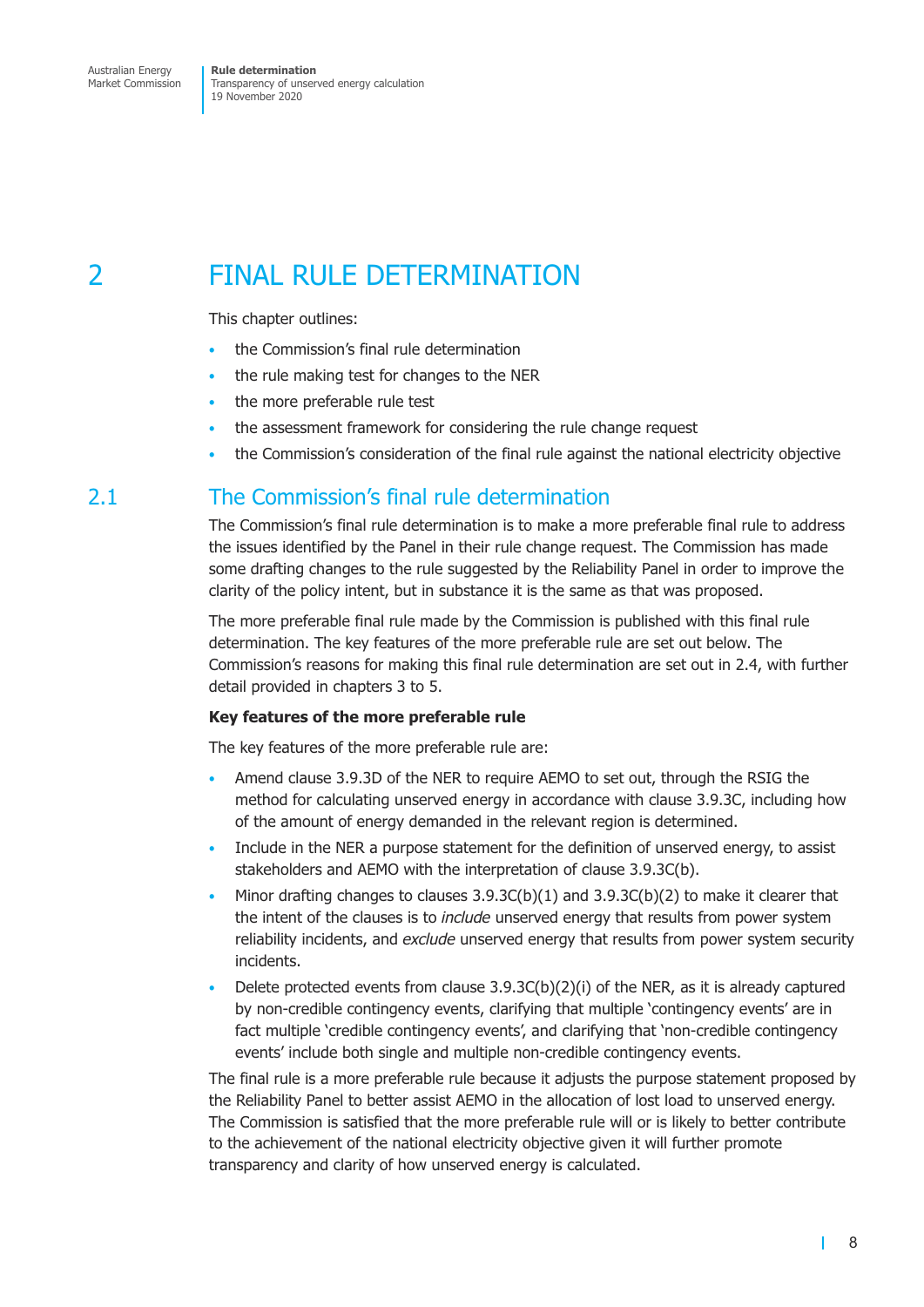<span id="page-13-0"></span>The Commission considered all issues raised by stakeholders in submissions, which are discussed and responded to throughout this final rule determination.

Further information on the legal requirements for making this final rule determination is set out in Appendix A.

#### 2.2 Rule making test

#### **2.2.1 Achieving the NEO**

Under the NEL the Commission may only make a rule if it is satisfied that the rule will, or is likely to, contribute to the achievement of the national electricity objective (NEO).<sup>15</sup> This is the decision-making framework that the Commission must apply.

The NEO is:<sup>16</sup>

to promote efficient investment in, and efficient operation and use of, electricity services for the long term interests of consumers of electricity with respect to:

- (a) price, quality, safety, reliability and security of supply of electricity; and
- (b) the reliability, safety and security of the national electricity system.

#### **2.2.2 Making a more preferable rule**

Under s. 91A of the NEL, the Commission may make a rule that is different (including materially different) to a proposed rule (a more preferable rule) if it is satisfied that, having regard to the issue or issues raised in the rule change request, the more preferable rule will or is likely to better contribute to the achievement of the NEO.

In this instance, the Commission has made a more preferable rule. The reasons for this are summarised below.

#### **2.2.3 Making a differential rule**

Under the Northern Territory legislation adopting the NEL, the Commission may make a differential rule if, having regard to any relevant MCE statement of policy principles, a different rule will, or is likely to, better contribute to the achievement of the NEO than a uniform rule. A differential rule is a rule that:

- varies in its term as between:
	- the national electricity system, and
	- one or more, or all, of the local electricity systems, or
- does not have effect with respect to one or more of those systems, but is not a jurisdictional derogation, participant derogation or rule that has effect with respect to an adoptive jurisdiction for the purpose of s. 91(8) of the NEL.

т

<sup>15</sup> Section 88 of the NEL.

<sup>16</sup> Section 7 of the NEL.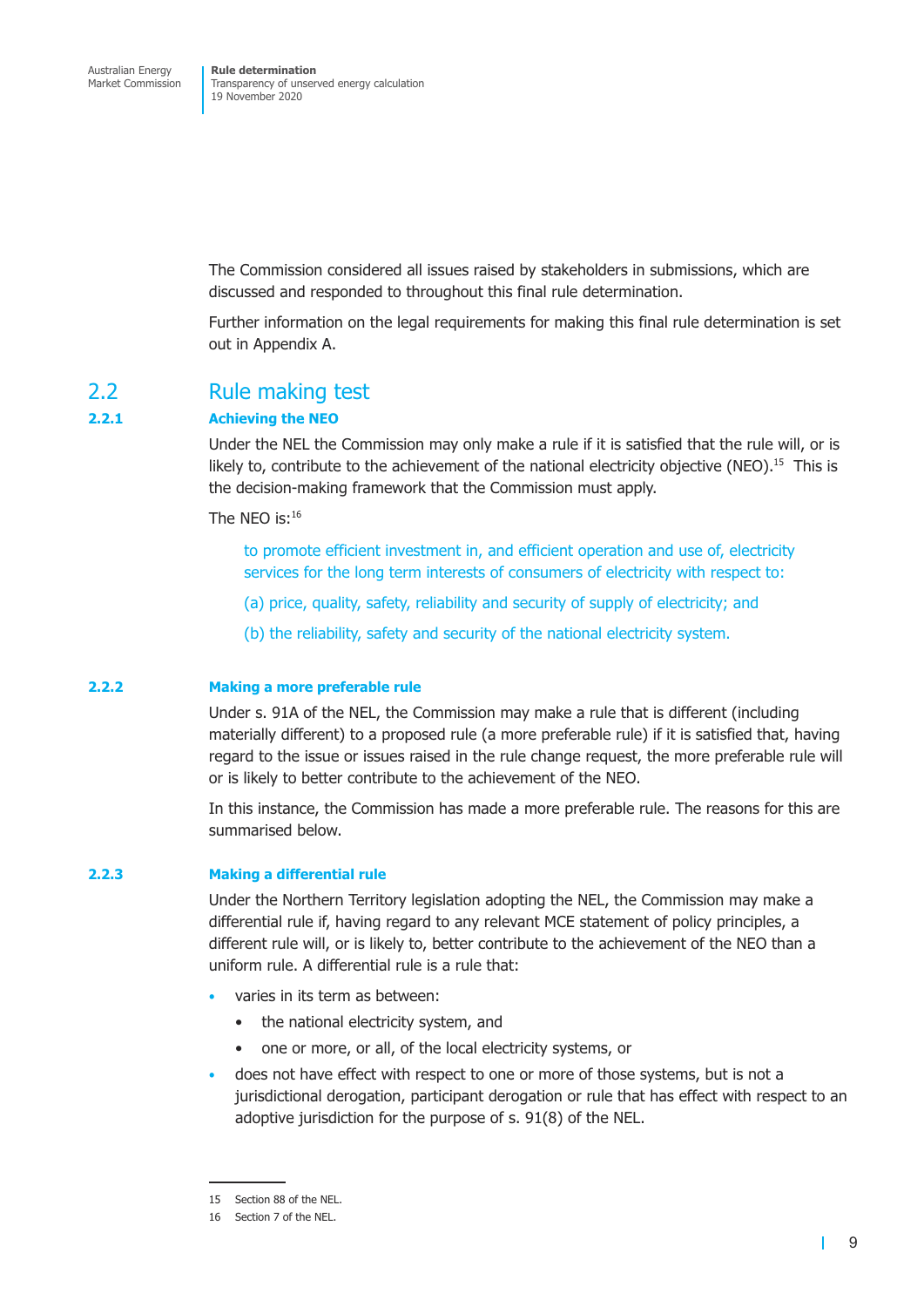<span id="page-14-0"></span>As the rule relates to parts of the NER that currently do not apply in the Northern Territory, the Commission has not assessed the rule against the additional elements required by the Northern Territory legislation.<sup>17</sup>

### 2.3 Assessment framework

In assessing the rule change request against the NEO the Commission has considered the following principles:

#### **Efficient investment in, and operation of, energy resources**

- Do the proposed changes better inform the integrity of the reliability standard, and promote signals for efficient investment in generation and demand response infrastructure?
- Do they improve the efficiency of operation of the NEM, leading to improved reliability and lower prices?
- Does the rule change improve market signals that promote allocative efficiency by capturing unserved energy caused only by the wholesale generation and interconnection element of the electricity supply chain?

#### **Promoting transparency**

- Do the improvements to the transparency of unserved energy calculation inform market frameworks that inform investment and operational decisions in the way it intends?
- Are market participants and consumers set to benefit from the increase in transparency?

#### **Regulatory and administrative burden**

<span id="page-14-1"></span>• Are the costs associated with the proposed changes to the RSIG offset by the benefits of having increased clarity and transparency?

### 2.4 Summary of reasons

Having regard to the issues raised in the rule change request and during consultation, the Commission is satisfied that the more preferable final rule will, or is likely to, better contribute to the achievement of the NEO for the following reasons:

- The rule makes the inputs into and method for calculating unserved energy more transparent, equipping market participants with more information to support improved decision-making.
- The rule provides improved clarity as to how to interpret the unserved energy definition and what events are or are not included in the backward-looking unserved energy metric, therefore enhancing the integrity of the reliability standard and promoting signals for efficient investment in generation and demand response infrastructure.
- The rule change can be implemented at minimal cost by AEMO.

<sup>17</sup> From 1 July 2016, the NER, as amended from time to time, apply in the NT, subject to derogations set out in regulations made under the NT legislation adopting the NEL. Under those regulations, only certain parts of the NER have been adopted in the NT. (See the AEMC website for the NER that applies in the NT.) National Electricity (Northern Territory) (National Uniform Legislation) Act 2015.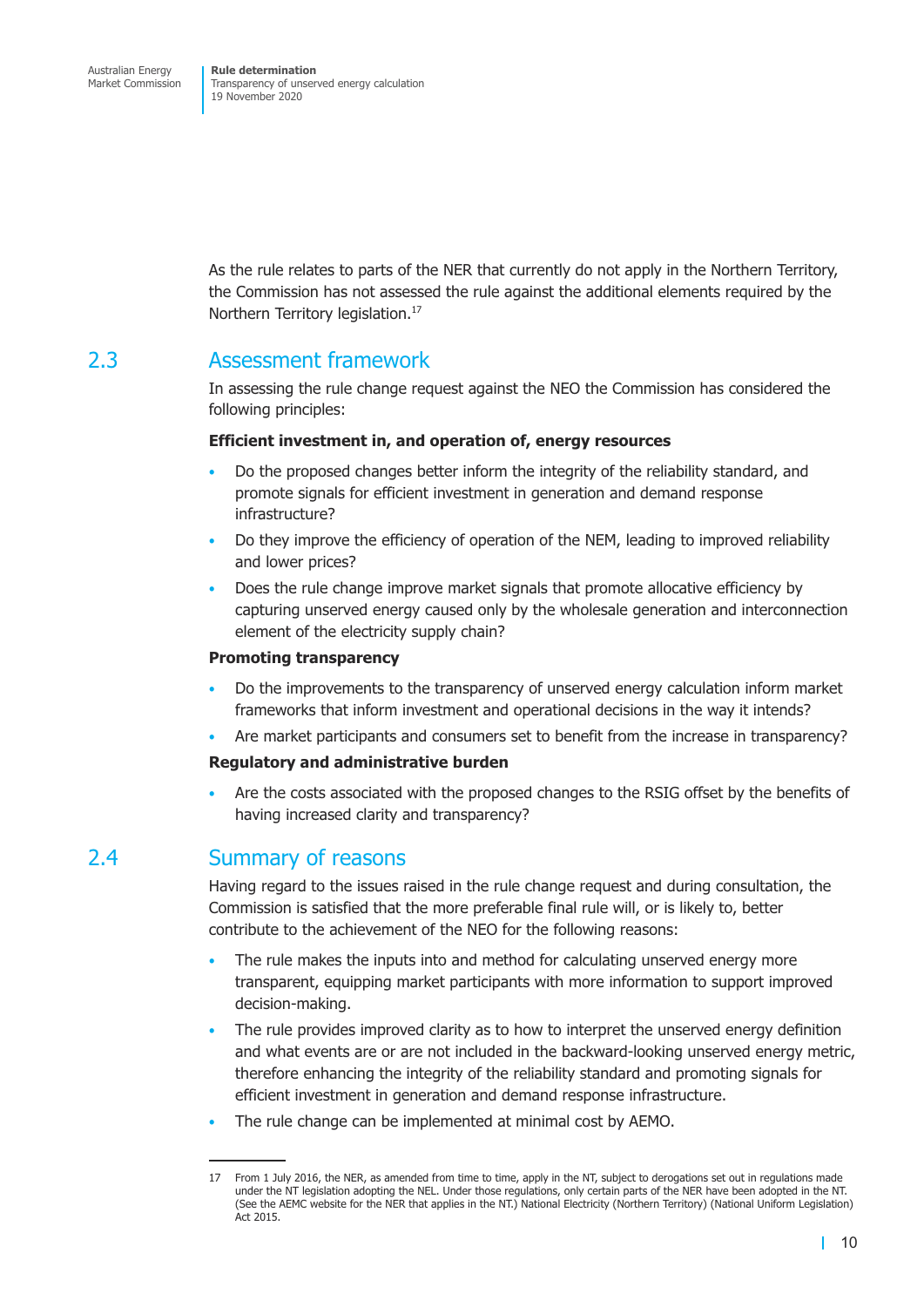### <span id="page-15-0"></span>2.5 Implementation of the final rule

The transitional arrangements will commence immediately upon publication on 19 November 2020. Under these arrangements, AEMO will have until 17 December 2020 to update the RSIG to take into account the Amending Rule, and may do so without following the usual Rules consultation procedures. The remainder of the rule — namely the main operative provisions amending clauses 3.9.3C and 3.9.3D — will then commence on 17 December 2020.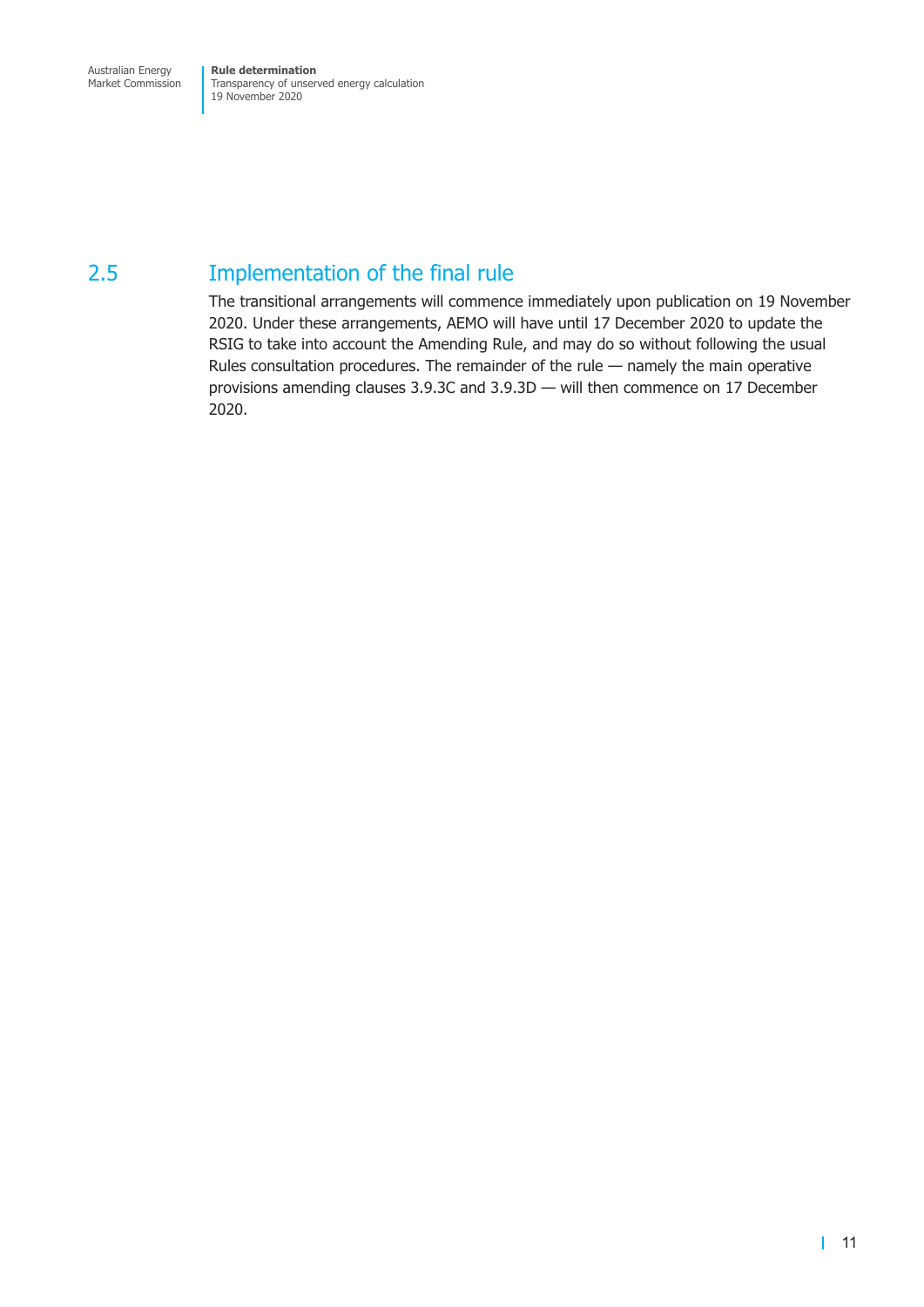### <span id="page-16-0"></span>3 TRANSPARENCY OF THE UNSERVED ENERGY **CALCULATION**

### 3.1 Reliability Panel's view

In its rule change request, and as a result of its analysis and stakeholder input through its Review, the Reliability Panel expressed concern that there is lack of transparency about how unserved energy is calculated. In particular, the limited visibility as to the type of demand used in the process of this calculation and how AEMO interprets clause 3.9.3C(b) of the NER to determine the type of reliability events that contribute to the load shedding figure.<sup>18</sup> The Panel considered these arrangements to be inconsistent with the rest of the information provision requirements relevant to how AEMO operationalises the reliability standard.

The Panel was of the view that all unserved energy information and reports should be publicly available given the impact of unserved energy on investments that are passed through to energy consumers, and the level of public interest in the reliability standard and system reliability generally.

It proposed amending clause 3.9.3D of the NER to require AEMO to set out, through the RSIG, the method for calculating unserved energy in accordance with clause 3.9.3C, including how the amount of energy demanded in the relevant region is determined.

### 3.2 Stakeholder views

#### **3.2.1 General views on transparency of the unserved energy calculation**

All stakeholders that provided a submission to the consultation paper were generally supportive of the rule change's intention to make the method for calculating unserved energy in each region more transparent. The Energy Users Association of Australia (EUAA), Ergon Energy Queensland, Major Energy Users (MEU) and the Public Interest Advocacy Centre (PIAC) explicitly stated their support for changes to the NER that improved the transparency, consistency and usability of the unserved energy calculation.<sup>19</sup>

The Australian Energy Council (AEC) noted their support for achieving improved transparency of the unserved energy calculation by laying out less prescriptive principles in the rules, while also expressing support for the detailed approach for determining unserver energy being described in the RSIG. $^{20}$  The AEC noted instances where improved transparency of the unserved energy calculation would benefit the market, such as inconsistency in reporting between AEMO and the Reliability Panel relating to unserved energy instances on 24 and 25 January 2019.

No stakeholders were not supportive of the Reliability Panel's overall direction towards making AEMO's calculations more accessible.

<sup>18</sup> Reliability Panel, *Transparency of unserved energy calculation*, rule change request, August 2019. p. 7.

<sup>19</sup> Submissions to consultation paper: EUAA, p. 1; Ergon Energy Queensland, p. 1; MEU, p. 2; PIAC, p. 1.

<sup>20</sup> AEC, *submission to the consultation paper*, p. 1.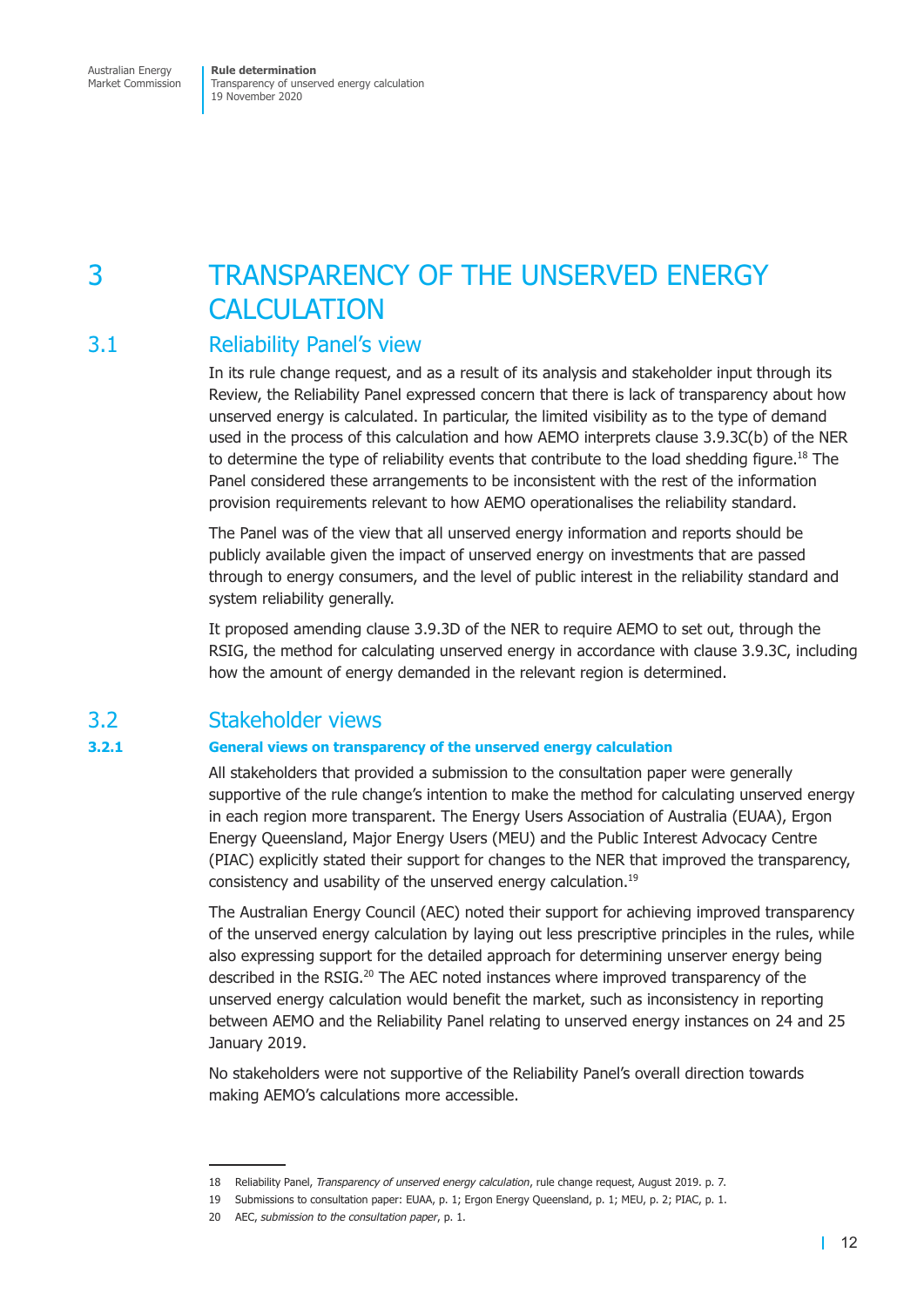However, three stakeholders suggested that the rule change should revert to a standard process in their stakeholder submissions. EUAA and Major Energy Users noted how the current reform packages underway in the NEM have placed high demands on market participants and consumer advocates, making it difficult to fully examine the rule change prior to when objections to the expedited process were due. $^{21}$  These stakeholders, as well as ERM Power, were of the view that the issues were not uncontentious and should be addressed under the full AEMC process, or at least, include a draft determination.<sup>22</sup>

#### **3.2.2 Stakeholder suggestions of additional requirements**

Stakeholders made a variety of suggestions to support increased transparency of the unserved energy calculation beyond what was proposed by the Reliability Panel. These suggestions are discussed below.

#### **Reporting unserved energy avoided through intervention**

The AEC noted the current rules do not anticipate reporting of the unserved energy avoided by interventions and that it seems unlikely that AEMO would report this without an explicit expectation. Therefore, the AEC recommended the RSIG to also outline a method for estimating unserved energy avoided by reliability interventions.<sup>23</sup>

#### **Reporting unserved energy on a per-event basis**

Three stakeholders suggested requiring reporting of unserved energy in a more granular level through the RSIG on a per-event basis.

Major Energy Users and CS Energy noted that increased transparency could be provided by reporting unserved energy for each event and a consolidated unserved energy for the reporting period, while ERM Power indicated the inclusion of a requirement to report details of load shedding on a trading interval basis.<sup>24</sup>

#### **Aligning actual and forecast unserved energy reporting**

Some stakeholders expressed interest in introducing a requirement to ensure the calculation of actual unserved energy aligns with the ways unserved energy is utilised in forecast calculations. EUAA, CS Energy, Major Energy Users and ERM Power all noted that any inconsistency between the two calculations could undermine the value of the information, and could lead to inefficient and costly decisions, which would ultimately be borne by consumers.25 In addition, ERM Power noted the example of "Energy Adequacy Assessment Projects" in AEMO's *Electricity Statement of Opportunities*, and its inclusion of unplanned outages of intra-regional transmission network elements (which would be excluded under the actual calculation) as an example of this misalignment. $26$ 

<sup>21</sup> Submissions to consultation paper: MEU, p. 2; EUAA, p. 1.

<sup>22</sup> ERM Power, *submission to consultation paper*, p. 8.

<sup>23</sup> AEC, *submission to consultation paper*, p. 2.

<sup>24</sup> Submissions to consultation paper: MEU, p. 2; CS Energy, p. 3; ERM Power, p. 5.

<sup>25</sup> Submissions to consultation paper: EUAA, p. 1; CS Energy p. 4; MEU, p. 2; ERM Power, p. 6.

<sup>26</sup> ERM Power, *submission to consultation paper*, p. 7.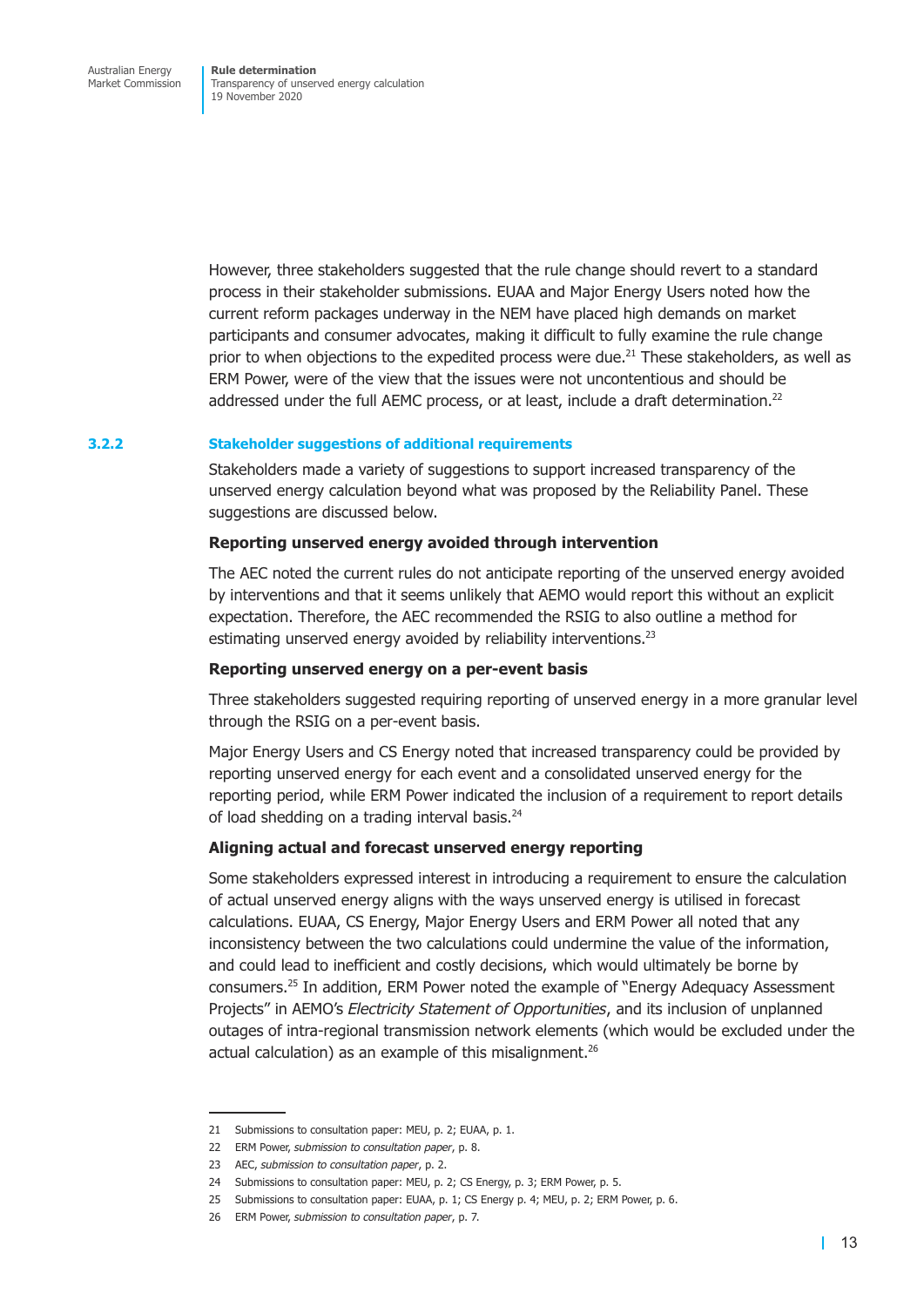#### <span id="page-18-0"></span>**Requiring inclusion in AMPR**

ERM Power recommended that any report prepared by AEMO in accordance with sub-clause 4.8.15(cb) should be subject to review and inclusion by the Reliability Panel as part of the *Annual Market Review Report* (AMPR) prepared in accordance with clause 8.8.1 of the NER.27

#### **3.2.3 Stakeholder suggestions on implementation arrangements**

A number of stakeholders commented on the transitional arrangements proposed for updating the RSIG. The Panel proposed that AEMO could update the RSIG to set out how it calculates unserved energy, without the need for any consultation.

Ergon Energy Queensland expressed their support for the proposed implementation arrangements, noting it to be appropriate to include transitional measures to ensure AEMO has sufficient time to finalise the wording prior to the final updates to the RSIG being published.28

On the other hand, CS Energy, ERM Power and Major Energy Users expressed concern regarding the approach to consultation when implementing the arrangements.<sup>29</sup>

ERM Power noted that as the rule change does not seek to implement a particular methodology or prescriptive determination with regard to the calculation of unserved energy in the NER, the initial update should be via an amended rule consultation process. $30$ 

CS Energy acknowledged the measures would allow AEMO to update the RSIG in a timely manner. However, it expressed concern that the next opportunity to consult could be up to four years away. Instead, CS Energy recommended the initial update to occur with one round of consultation, or that the update to the RSIG via the transitional arrangements is not considered a review for the purposes of clause 3.9.3D, ensuring current timelines for review processes are not altered.<sup>31</sup>

### 3.3 Analysis

#### **3.3.1 Analysis of need for increased transparency**

The calculation of unserved energy on an *ex post* basis helps to measure the effectiveness of the wholesale energy markets' ability to deliver reliable supply to consumers. Therefore, it is important to:

- include load shedding that is due to wholesale market outcomes (i.e. insufficient capacity available to a region)
- exclude unmet load due to other causes such as network reliability and power system security events as other frameworks are used to assess the effectiveness of these arrangements.

<sup>27</sup> ERM Power, s*ubmission to consultation paper*, p. 5.

<sup>28</sup> Ergon Energy Queensland, *submission to consultation paper*, p. 1.

<sup>29</sup> Submissions to consultation paper: CS Energy, p. 3; ERM Power, p. 2; MEU, p. 1.

<sup>30</sup> ERM Power, *submission to consultation paper*, p. 2.

<sup>31</sup> CS Energy, *submission to consultation paper*, p. 3.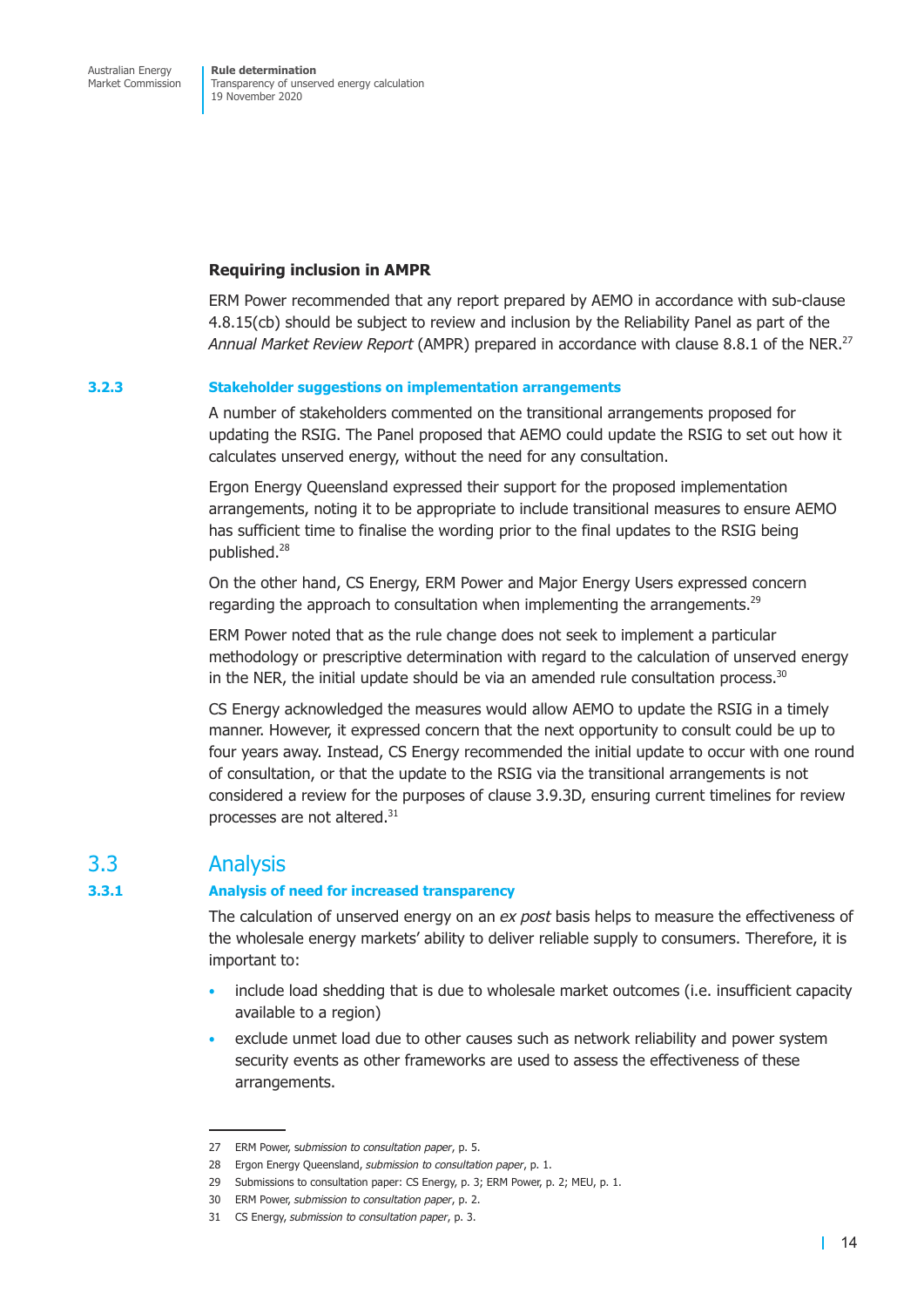The Commission therefore considers that it would be helpful to have increased transparency about how unserved energy is calculated in order to promote the above outcomes and assessments. However, the Commission also notes that it is hard to prescribe exactly what is unserved energy and what is not in the NER.

Calculating unserved energy requires a case by case assessment of what happened on the power system at a particular point in time. Therefore, having increased prescription in the NER on how to calculate unserved energy could actually decrease clarity. In the extreme, this could mean that something was classified as unserved energy when it shouldn't be. For that reason, the Commission has determined to make the proposed changes to require AEMO to set out in the RSIG how unserved energy will be calculated. This will still allow AEMO flexibility when calculating unserved energy, as they apply their expertise and power system knowledge to a particular event.

The Commission notes that the AEC observed the difference in unserved energy calculated for the load shedding events on 24 and 25 January 2019 in Victoria between that reported in AEMO's P*ower System Incident Report*32 and the Panel's *Annual Market Performance Review* 2019.33

In that incident report, while a USE number was not reported, AEMO set out that the reliability standard of 0.002% unserved energy was exceeded in Victoria as a result of these events. However, when the Panel reported on this incident, the Panel's analysis of AEMO's data showed that there was unserved energy of 0.0017% in Victoria; and 0.0004% in South Australia.

The AEMC understands that this difference occurs from AEMO applying the pain-sharing arrangements<sup>34</sup> — and calculating that 75 per cent of the load shedding need on 24 January 2019 was to be met by Victoria; and 25 per cent by South Australia. This meant that the reliability standard was ultimately not breached.

The Commission notes that while these changes in reporting of information are not ideal, it is also related to the fact that more information about power system incidents are discovered over time. Notwithstanding this, the Commission does consider that there is a need to improve the transparency of how unserved energy is calculated in order to better assist stakeholders and policy-makers with their understanding of what is happening on the power system.

The Commission also notes that some stakeholders have suggested that issues considered should be considered through the full AEMC process. The Commission understands the pressures that those in the industry — particularly those representing consumer interests are under at the current time, as well as the significant interest that stakeholders have in maintaining affordability of outcomes. This is a key consideration in any matter to do with reliability.

<sup>32</sup> See: https://www.aemo.com.au/- /media/Files/Electricity/NEM/Market\_Notices\_and\_Events/Power\_System\_Incident\_Reports/2019/Load-Shedding-in-VIC-on-24-an d-25-January-2019.pdf

<sup>33</sup> Reliability Panel, *Annual Market Performance Review 2019*, March 2020, p. 59.

<sup>34</sup> Reliability Panel, *Guidelines for management of electricity supply shortfall events*, December 2009.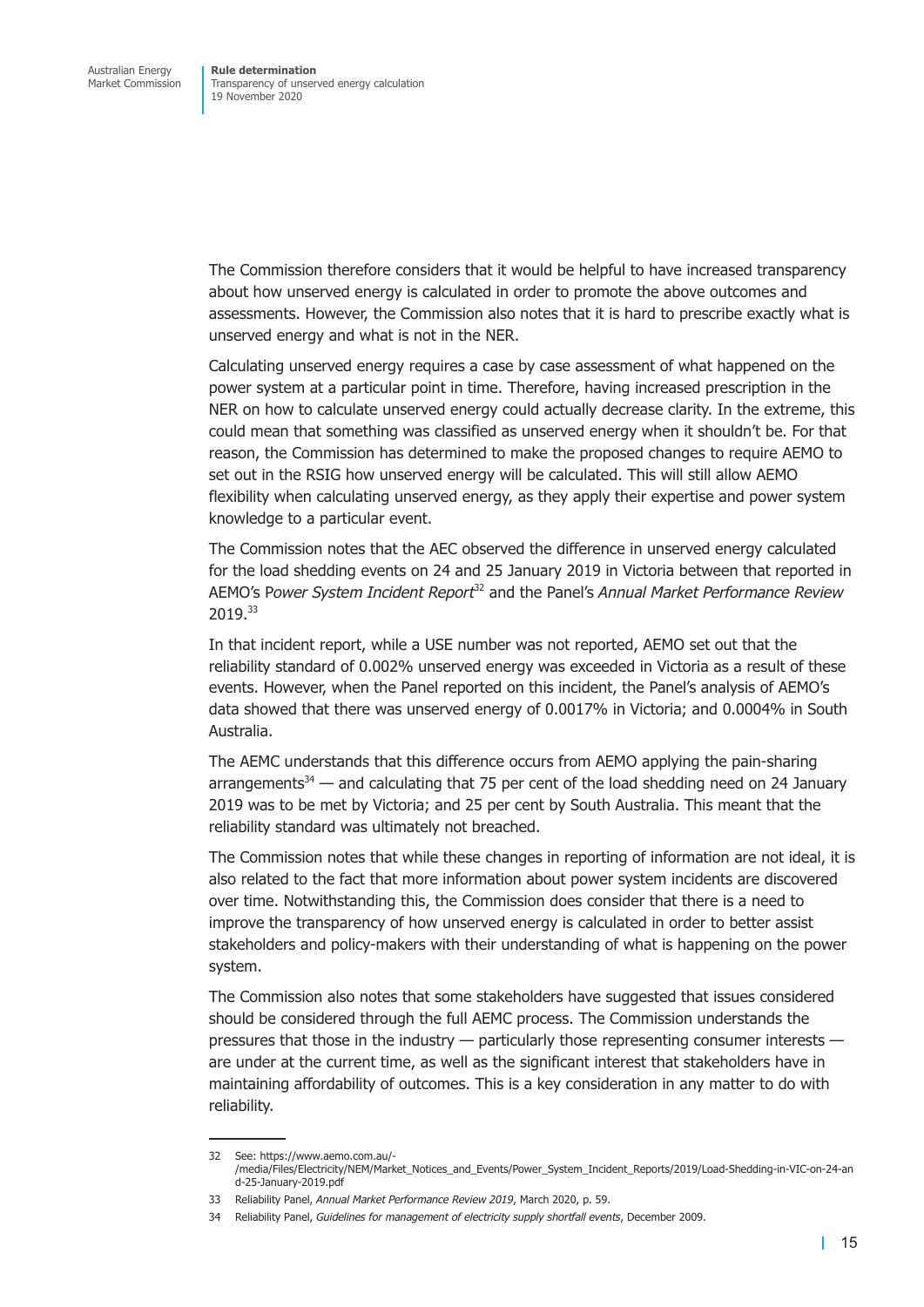The Commission undertook additional stakeholder consultation with these stakeholders to better understand their concerns. The Commission considers that the outcomes of this rule change promote transparency in the NEM by making it clearer how the *ex post* calculation of unserved energy occurs. Other key issues about reliability raised by stakeholders will be more fulsomely considered through other processes, such as the ESB's 2025 market design process and the upcoming Panel's *Reliability Standards and Settings Review.*

#### **3.3.2 Analysis of stakeholder suggestions of additional requirements**

#### **Reporting unserved energy avoided through intervention**

The AEC suggested that the RSIG outline a method for estimating unserved energy avoided by reliability events. The Commission notes that while this could contribute to greater transparency, it would likely also be a challenging task given it would require a number of assumptions to be considered and made. It would also impose costs on AEMO.

On balance, the Commission has concluded that AEMO should not be required to report unserved energy avoided through intervention. Doing so would likely require changes to clause 3.20.6(g) which sets out how AEMO is to report and publish on the RERT at the end of the financial year. Making changes to these clauses over an expedited time frame on an issue not raised in the consultation paper is out of scope for this rule change.

If stakeholders consider this would be useful, then it is open to stakeholders to suggest this to AEMO.

#### **Reporting unserved energy on a per-event basis**

Major Energy Users and CS Energy suggested that unserved energy could be reported on a more granular level on a per-event basis. Similar to above, the Commission considers that while this could contribute to greater levels of transparency, it can be a challenging task. It would also involve costs, as the AEMC understands that this would require an increase in resourcing and modelling capability by AEMO.

The Commission also understands that while reporting on unserved energy occurring per event may be more straightforward for lost load incidents linked with Reliability and Emergency Reserve Trader (RERT)<sup>35</sup> events, it would be more complex for other interventions, such as directions and instructions. The Commission also reflects that the changing USE numbers for the 24 and 25 January 2019 incidents suggest that as more is learned about a particular power system event, more information is available. To require AEMO to publish USE on a per event basis, may actually result in decreased clarity, rather than increasing understanding.

Finally, the Commission has also considered ERM Power's suggestion that a requirement should be included to report details of load shedding on a trading interval basis. Doing so would require changes to clause 4.8.15(c) which sets out how AEMO is to publish their power

<sup>35</sup> The RERT is an existing mechanism that allows AEMO to contract for emergency reserves, such as generation or demand response, that are out of market. It is an important part of the regulatory framework that AEMO uses as a last resort at times when the market has not provided enough reserves to meet demand. More information can be found here: https://aemo.com.au/en/energy-systems/electricity/emergency-management/reliability-and-emergency-reserve-trader-rert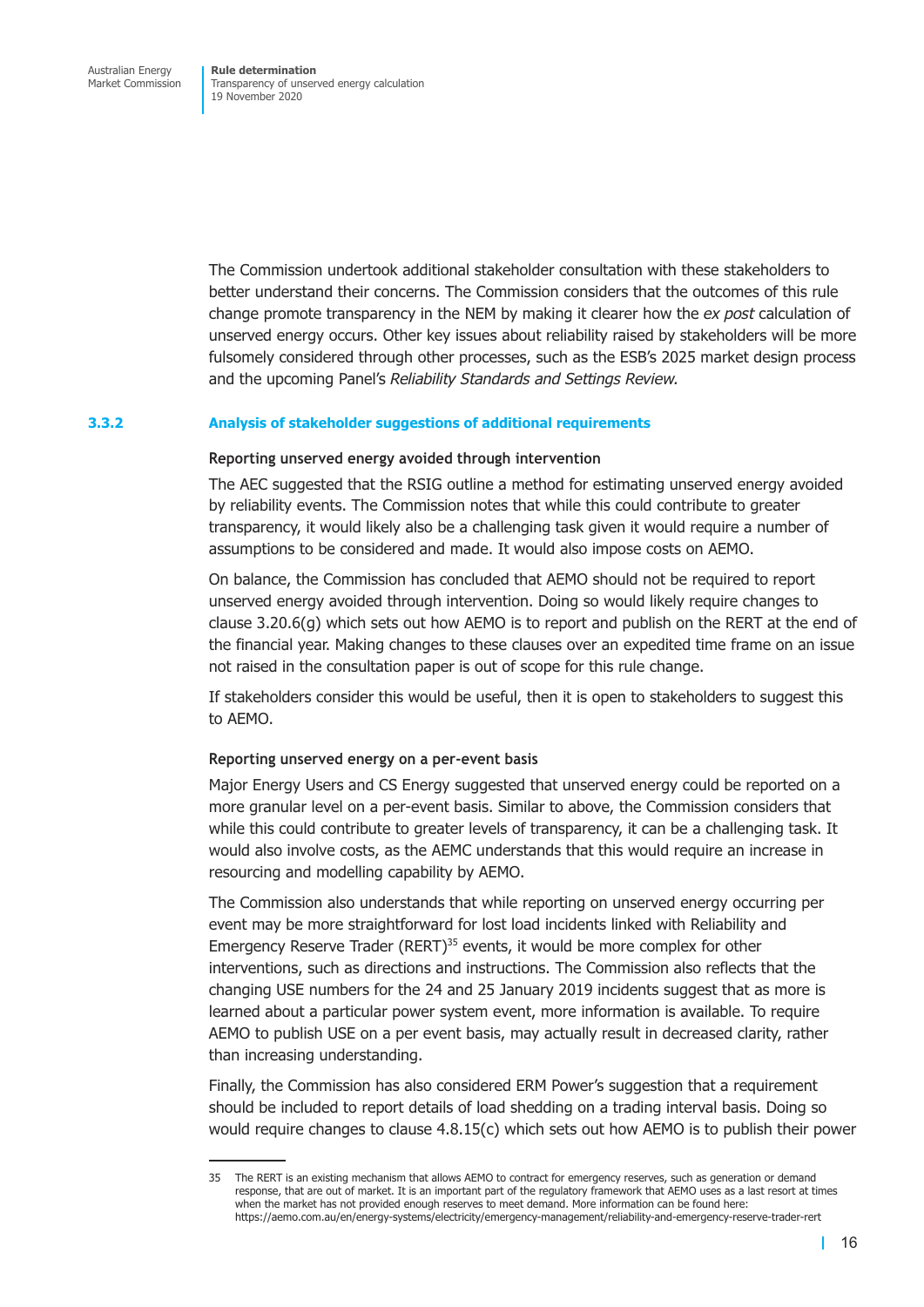system incident reports. Making changes to significant clauses in Chapter 4 of the NER over an expedited time frame on an issue not raised in the consultation paper is out of scope for this rule change. For these reasons, the Commission has concluded that AEMO should not be required in the NER to report unserved energy on a per-event basis.

The Commission also notes AEMO could publish two numbers for unserved energy - one that includes interventions and one that does not. $36$ 

Additionally, the Commission notes that the Panel also recommended that any expansion of the definition to include reliability-related interventions should be examined as part of any review of the reliability standard.<sup>37</sup> The Commission agrees with this, and notes that the Panel is about to shortly commence its next *Review of the Reliability Settings and Standards Review.* 

#### **Aligning actual and forecast unserved energy reporting**

The Commission has also considered feedback from stakeholders that it would be helpful to introduce a requirement to ensure the calculation of actual unserved energy aligns with the way unserved energy is utilised in forecast calculations. The Commission considers that given it is the same clause that defines both *forecast* and *ex post* calculations, then this should be achieved by AEMO anyway.

#### **Inclusion in AMPR**

The Commission agrees with ERM Power that the reports prepared by AEMO should be subject to review and inclusion by the Reliability Panel as part of the AMPR process. In fact, this is already the case, where the terms of reference note that the Panel must consider power system incidents that have occurred in the previous year. Therefore, the Commission does not consider that any changes are required in the NER to give effect to this. It also considers that it is more appropriate for the requirements on the Panel in this respect to be with the other requirements in the terms of reference, rather than being set out in the Rules.

#### **Future work**

More generally, the Commission notes that the issues raised by stakeholders are related to broader issues in the reliability and security frameworks. There is a significant amount of upcoming work that the Commission encourages stakeholders to be involved in order to share these views so that the power system continues to evolve and adapt to be fit for purpose given the transition underway, including:

- the ESB's post 2025 market design work
- the AEMC's progression of the Ministerial Forum of Energy Ministers' (formerly COAG Energy Council) rule change on *Enhancing operational resilience in relation to indistinct events,* which covers concepts such as credible contingencies

<sup>36</sup> This was suggested by the Panel in its *Definition of Unserved Energy Review Final Report.*

<sup>37</sup> Reliability Panel, *Definition of Unserved Energy Review*, final report, August 2019, p. 49.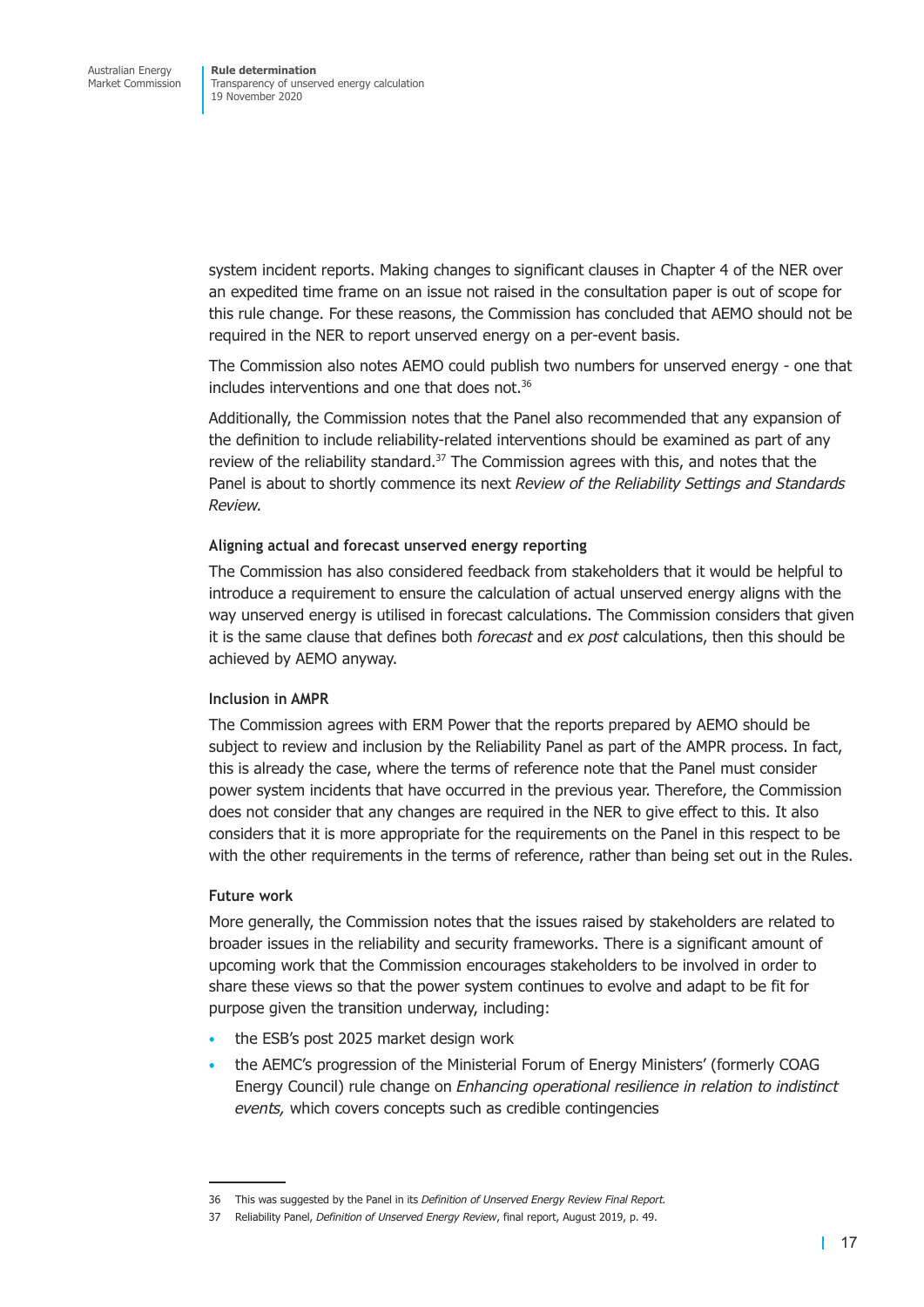<span id="page-22-0"></span>Australian Energy Market Commission **Rule determination** Transparency of unserved energy calculation 19 November 2020

• the Reliability Panel's *Reliability Standards and Settings Review,* which will review the reliability standard and market settings for the period 2024-2028.

#### **3.3.3 Analysis of implementation arrangements**

The Commission acknowledges the concerns of stakeholders that consider AEMO should consult on the amendments to the RSIG before they are finalised.

However, the Commission also considers that the intent of the changes in this rule change are to make the calculation of unserved energy more transparent. The intent is not to alter the way that these processes — such as the inputs into the unserved energy calculation or their granularity — are carried out. The Commission considers that since there is currently no transparency of the calculation, it would be hard for stakeholders to provide input on this at the current time. It would be better for the consultation to occur later once there has been some more experience with the calculation.

The Commission is also conscious that AEMO has a significant amount of implementation work at the moment. Further, AEMO has recently updated the RSIG for more significant changes (the implementation of the interim reliability measure), and it did so with no consultation.

Therefore, the Commission's final rule requires AEMO to update the RSIG to reflect this rule with no consultation. This allows the changes to be implemented and operational prior to summer to better promote transparency over this period.

Further, the Commission notes that there is a requirement in the NER that the RSIG be reviewed regularly (every four years), and encourages stakeholders to participate in the next review of the RSIG with consultation. This rule change does not alter the current time frames over which AEMO is required to conduct their next review with consultation.

### 3.4 Conclusion

Taking into consideration feedback provided by stakeholders through submissions and further analysis by the project team, the Commission has made a final rule under clause 3.9.3D(b1) to require AEMO to publish in the RSIG their method for calculating unserved energy. The addition reads:

> (2) the method for calculating unserved energy in accordance with clause 3.9.3C, including calculation of the amount of energy demanded in the relevant *region*.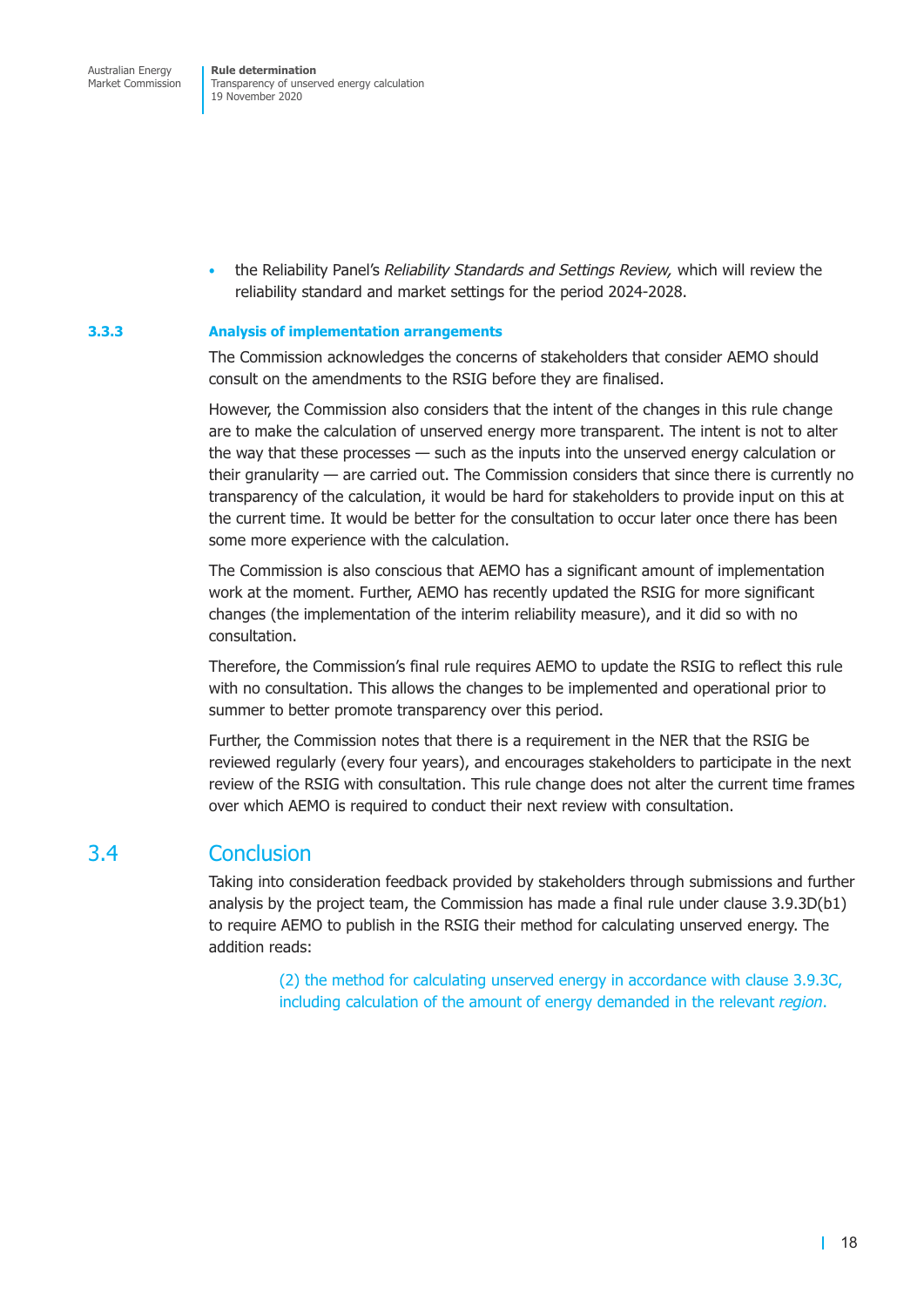### <span id="page-23-0"></span>4 THE CLARITY OF THE UNSERVED ENERGY FRAMEWORK

### 4.1 Reliability Panel's view

In the rule change request, the Reliability Panel considered that clause 3.9.3C of the NER, which sets out the unserved energy framework and provides guidance as to which incidents should be included in or excluded from the calculation, was ambiguous and unclear as to how it should be interpreted. In addition, even though the clause provided examples, it is not exhaustive of the events which must or must not be included in the calculation of unserved energy.<sup>38</sup>

Therefore, the Panel was concerned that it may not be clear to all market participants that clause 3.9.3C(b) of the NER allows for some flexibility in terms of which events count towards unserved energy and how this flexibility should be interpreted and indicated that this could create confusion for market participants.39

The rule change request proposed to include in the NER a purpose statement for the definition of unserved energy, to assist stakeholders and AEMO with the definition's interpretation.

The principle proposed by the Panel would aim to clarify that, for the purpose of the unserved energy calculation, only events that could have been avoided through investment in generation and inter-regional transmission elements should be included, while all other events should be excluded.

### 4.2 Stakeholder views

#### **4.2.1 The wording of the purpose statement**

Most comments from stakeholders regarding the clarity of the unserved energy framework were made regarding the wording of the purpose statement. Comments on the issues can be categorised under three key areas, as set out below.

#### **Generation as a 'concept' or as an 'asset'**

Most stakeholders were supportive of referring to generation as an 'asset', as opposed to a 'concept', in the purpose statement. This indicated a preference to include demand response in the final wording of the purpose statement. CS Energy, for example, noted that referring to generation as a 'concept' is also likely to give rise to ambiguity, and that they support the purpose statement expressly referring to generation, demand response and inter-regional transmission elements.<sup>40</sup> This sentiment was echoed by both ERM Power and PIAC.<sup>41</sup>

<sup>38</sup> Reliability Panel, *Transparency of unserved energy calculation*, rule change request, August 2019, p. 9.

<sup>39</sup> Ibid, p. 7.

<sup>40</sup> CS Energy, *submission to the consultation paper*, p. 4.

<sup>41</sup> Submissions to the consultation paper: ERM Power, p. 4; PIAC, p. 1.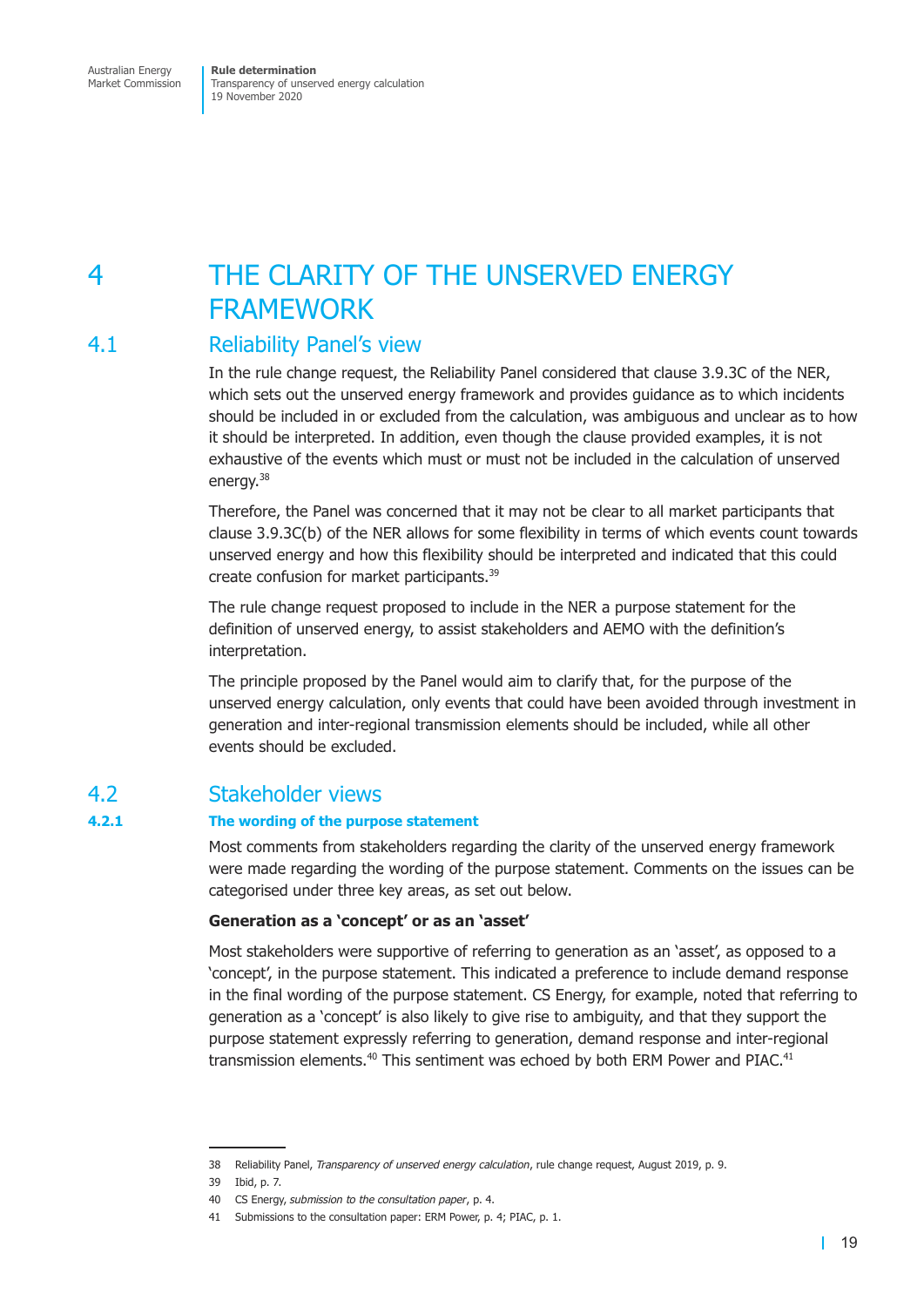#### **Specifying the statement as 'efficient' investment**

ERM Power expressed concern that the purpose statement could result in all instances of involuntary load shedding being classified as unserved energy.<sup>42</sup> In addition, it noted that the purpose statement, as proposed in the rule change request, could be interpreted in the extreme, given all instances of involuntary load shedding could reasonably be expected to be prevented by additional investment.<sup>43</sup>

ERM Power argued that it is unclear whether the market should be expected to plan for low probability events, and that it would be uneconomic for it to do so. As such, ERM Power suggested an alternative purpose statement that suggests AEMO should consider events for the unserved energy calculation that

*"would have been avoided through additional efficient investment in generation, demand response and/or inter-regional transmission elements and on the basis that the market should have planned for such an event."*<sup>44</sup>

This sentiment was supported by both Major Energy Users and EUAA.<sup>45</sup>

#### **Relationship between intra- and inter-regional transmission**

Two stakeholders made explicit references to issues that arise as to how the calculation should be worded to avoid inclusion of lost load as part of the unserved energy calculation that arises from constraints or interruptions in intra-regional transmission elements:

- The AEC noted that, in order to avoid confusion, it may be best to refer to lost load that could be avoided via investment in the vicinity of Regional Reference Node.<sup>46</sup>
- Major Energy Users noted that while intra-regional congestion is not allowed for assessment of unserved energy, they can foresee occasions where intra-regional congestion could impact inter-regional limitations which are included in the calculation of unserved energy.<sup>47</sup>

<sup>42</sup> ERM Power, *submission to the consultation paper*, p. 3.

<sup>43</sup> Ibid. p. 3.

<sup>44</sup> Ibid, p. 3.

<sup>45</sup> Submissions to the consultation paper: MEU, p. 2; EUAA, p. 1.

<sup>46</sup> AEC, *submission to the consultation paper*, p. 2.

<sup>47</sup> MEU, *submission to the consultation paper*, p. 2.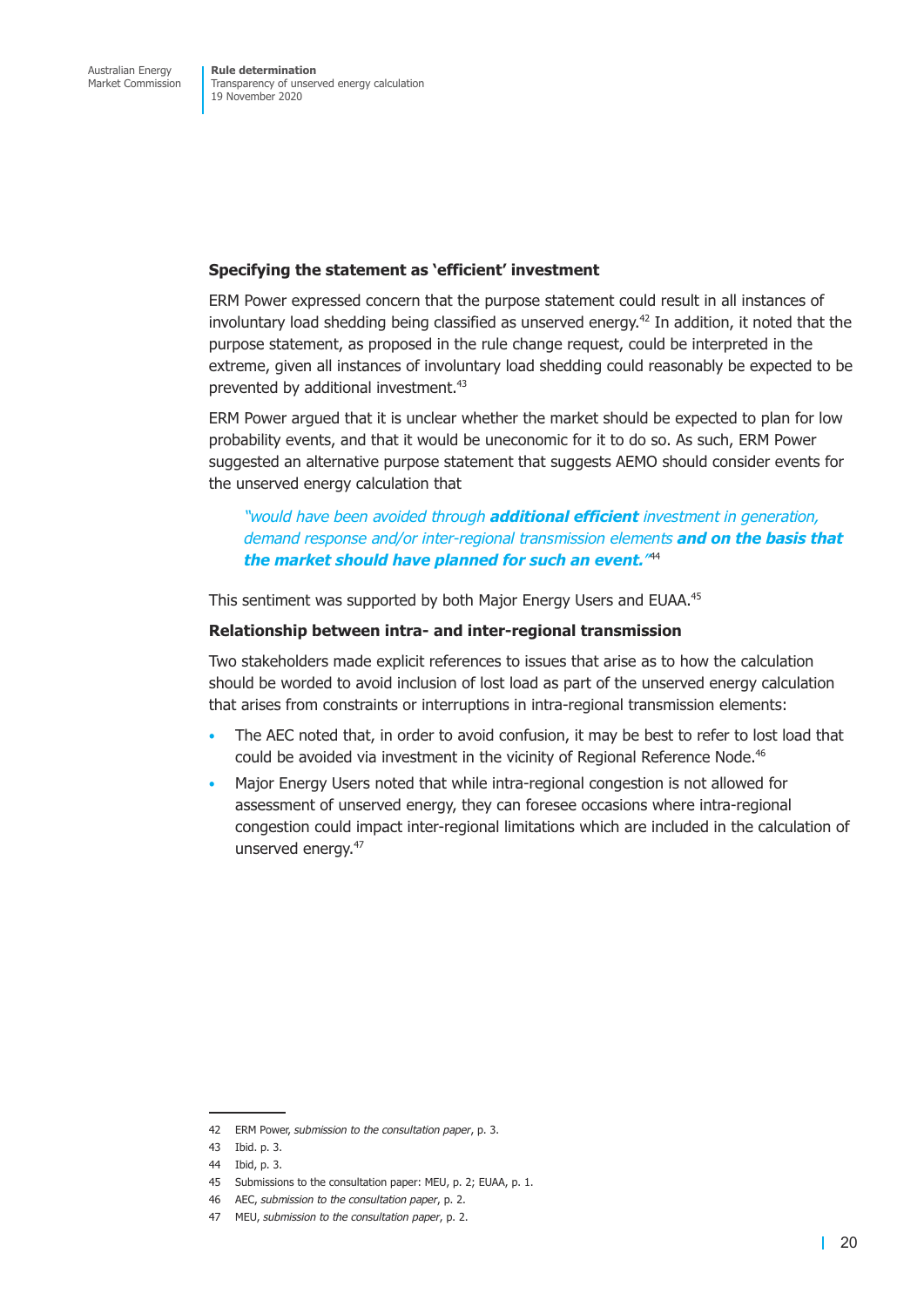### <span id="page-25-0"></span>4.3 Analysis

The Commission has analysed the views of stakeholders on the clarity of the unserved energy framework under the three key themes identified by stakeholders.

#### **Analysis on generation as a 'concept' or an 'asset'**

In the consultation paper,<sup>48</sup> the Commission raised the topic of whether to refer to generation as either a 'concept<sup>'49</sup> or as an 'asset'.<sup>50</sup>

The implication for this was whether there would be a need to include demand response in the purpose statement, so that it is sufficiently clear that lost load ought to be considered unserved energy if it could have been avoided by investment in demand response capability. Taking generation as a concept, the enumeration of demand response would be unnecessary. On the other hand, taking generation as an asset would necessitate its inclusion, given the intention to include it.

The Commission agrees with the points raised by stakeholders that the clarity of the unserved energy framework is improved by specifying that 'generation' in the purpose statement should be considered as consistent with its definition in Chapter 10 of the NER. Therefore, it follows that the Commission agrees that including demand response in the purpose statement is also necessary to reflect the intention to include it as a component of the wholesale reliability sector.

#### **Analysis on the need to specify 'efficient' investment**

The Commission understands the concerns put forward by ERM Power, EUAA and Major Energy Users. The Commission shares the view of stakeholders that investment in capacity to meet the needs of the power system should be achieved efficiently, and should be informed by accurate metrics.

However, the Commission is not convinced of the materiality of the point made by ERM Power that all instances of involuntary load shedding could reasonably be expected to be avoided by additional investment in wholesale capability, and is therefore not convinced whether it is necessary to include additional terms in the purpose statement.

The Commission shares the opinion that only events that can be addressed by additional investment in generation, demand response or inter-regional transmission elements should be included, as including others would be costly to consumers and not necessarily provide any benefit to reliability.

However, it considered that clause  $3.9.3C(b)(2)$  of the NER provides enough clarity as to what a power system security event is, and that lost load resulting from these events ought to be excluded from the calculation. It is sufficiently clear that a security event that causes

<sup>48</sup> AEMC, *Transparency of unserved energy calculation*, consultation paper, 24 September 2020.

<sup>49</sup> If the principle statement refers to generation 'as a concept', it speaks to investment in any measure that may close the unserved energy 'gap' between the energy demanded, and the energy supplied at a wholesale level. Measures capable of closing this gap would include investment in generation assets and interconnection elements that would increase energy supplied, or investment in demand response mechanisms that would reduce the energy demanded.

<sup>50</sup> This would be consistent with the Chapter 10 definition for generation, which is described as "The production of electrical power by converting another form of energy in a generating unit".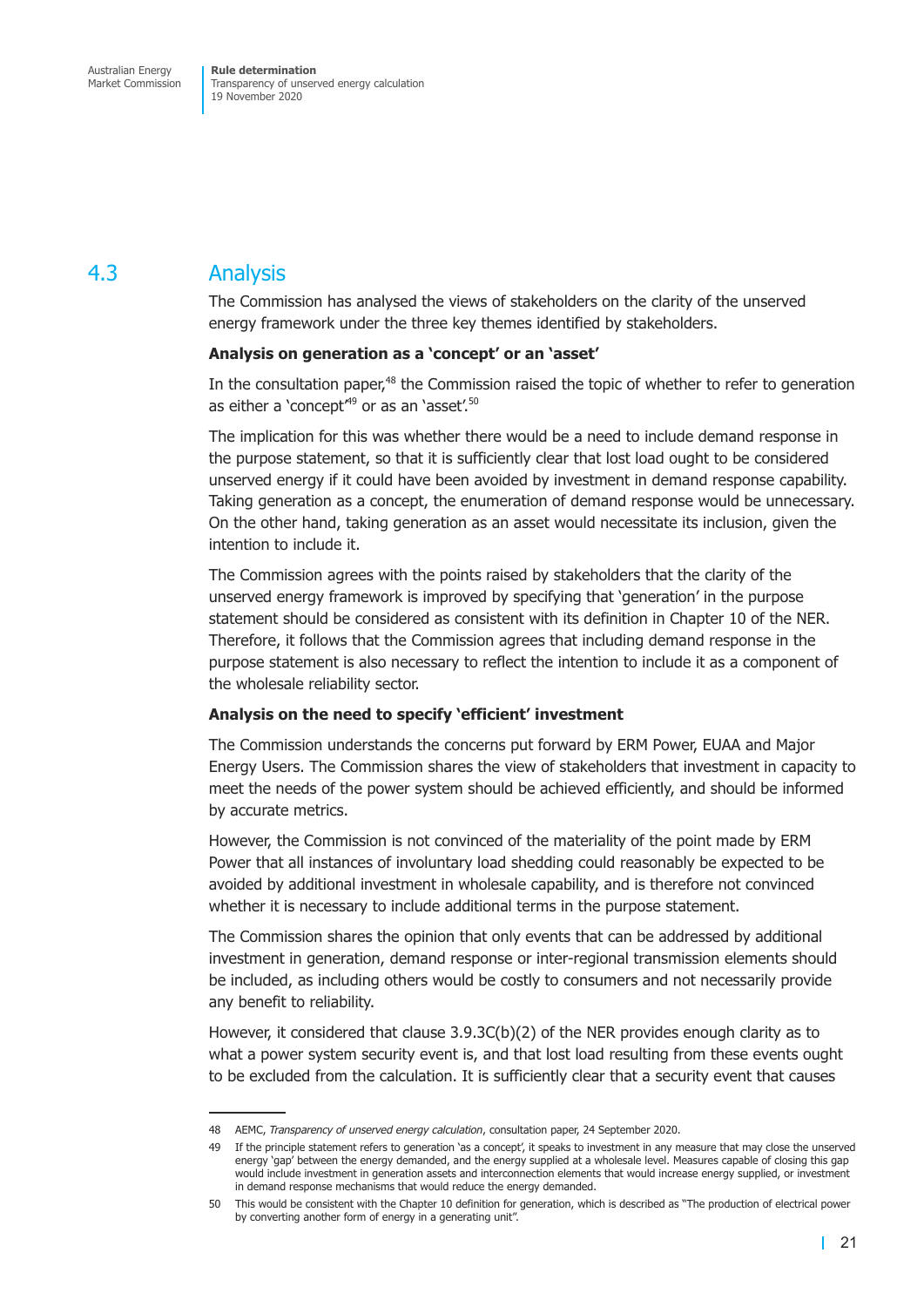automatic load shedding, as opposed to scheduled load shedding, is unlikely to be interpreted as capable of being rectified by investment in wholesale capability only.

The Commission considers the concern of stakeholders is derived from an expectation that the unserved energy calculation is at risk of including events that it ought not to include, and that the inclusion of these events in the calculation is likely to far exceed the actual resource adequacy needs of the power system and the amount demanded by the reliability standard.

It is possible stakeholders have conflated the primary objective of the unserved energy metric — to signal periods where supply did not meet demand because of a lack of wholesale reliability — with the investment and policy decisions that the metric is used as an input for.

In the first instance, the Commission considers it important for the unserved energy calculation to capture all reliability incidents — not a portion of them — related to wholesale inadequacy. However, the Commission does not consider it to be the role of the backwardslooking unserved energy metric to differentiate between which reliability events could be addressed efficiently, and which could not. Instead, it is the role of market participants, policy-makers, and consumers to use the metric to inform what investments are and are not efficient. By making the inputs into this calculation transparent, the Commission expects participants will be better equipped to make these decisions.

The Commission is satisfied that existing parameters embedded in the unserved energy definition — the use of the contingency classification framework to determine the difference between reliability and security events — as well as the purpose statement in the final rule provides both sufficient clarity as to how to interpret which events to include in the calculation, while concurrently providing AEMO the flexibility they require to interpret complex events in a transparent manner.

If low probability reliability events were to occur, such as multiple independent credible contingencies<sup>51</sup> that meet the criteria for unserved energy in the final rule, the Commission considers that load shedding that eventuates from this event would be considered unserved energy.

In turn, the Commission expects it would then be the responsibility of AEMO in the publishing of power system incident reports under clause 4.8.15(c) of the NER and the Reliability Panel in the *Annual Market Performance Review* under 8.8.152 to contextualise the event and provide detail regarding the probability of the event's occurrence, as per existing reporting obligations.

Participants and policy-makers as part of other regulatory and economic frameworks would then be well positioned to make a decision as to if they should or should not plan for such an event once it has been counted and reviewed.

<sup>51</sup> Considered here as a number of otherwise credible contingencies that occur independently together over a short period of time.

<sup>52</sup> See clause 8.8.1 of the NER.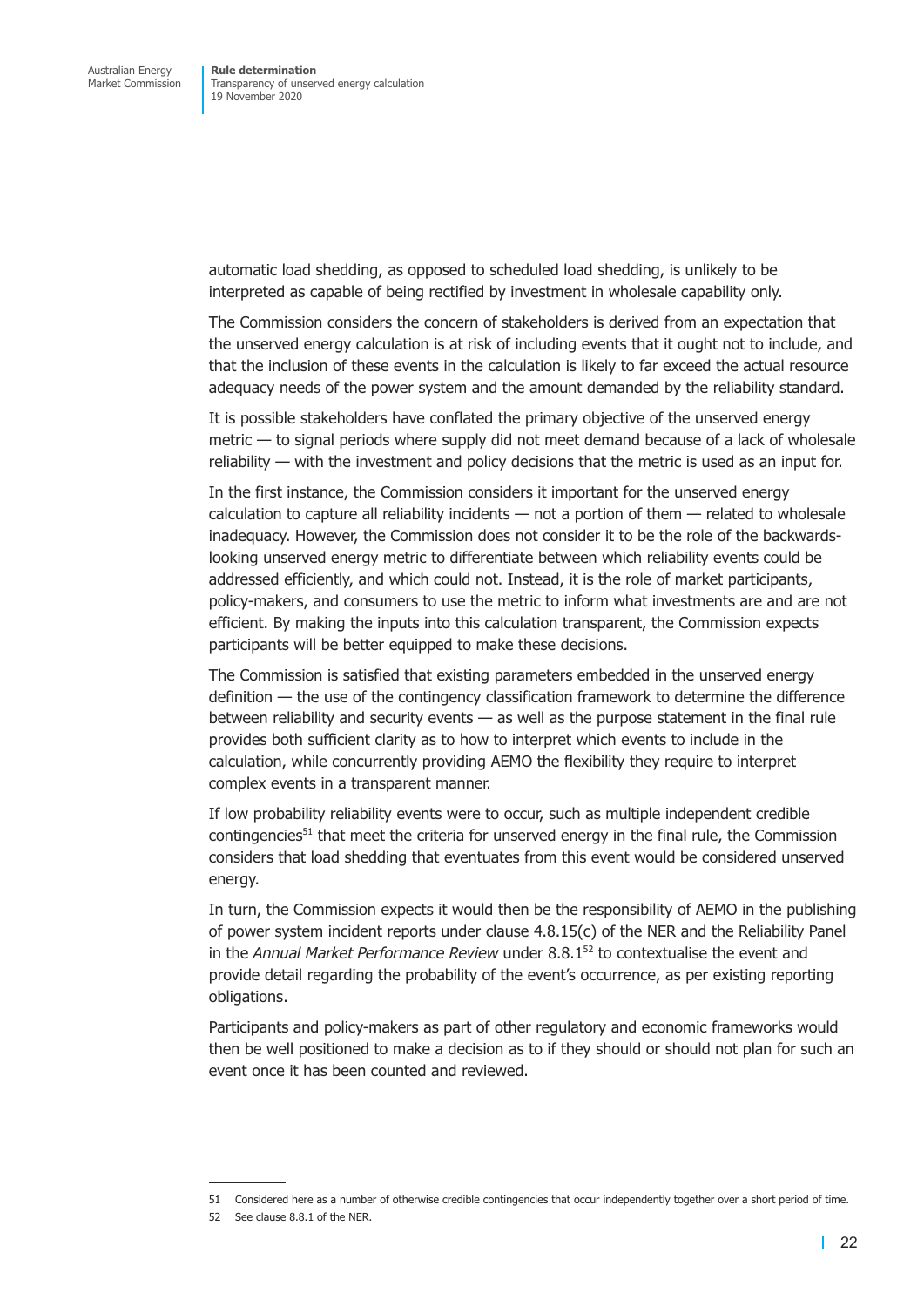#### **Analysis on the relationship between intra- and inter-regional transmission**

Noting the Major Energy User's submission, the Commission acknowledges a need to clarify the way intra-regional elements are considered as part of the purpose statement.

As stated previously, the intent of the unserved energy calculation is to calculate the demand that was unmet because of an insufficiency of wholesale capacity only. For example, in an islanded power system with no interconnection, the intent of the unserved energy calculation would be to count only the energy that went unserved due to an inadequacy of generating units or demand response capability to balance demand with supply. Meanwhile, it is possible that constraints on transmission within the region may lead to lost load. However, including this lost load in the unserved energy calculation is problematic. This is because:

- Including this lost load may signal the need for more generation, and not necessarily improved transmission elements. New generation located on the wrong side of the constraint won't alleviate the lost load.
- This may lead to investment in more generation or demand response at a higher cost to consumers with no tangible reliability benefit.

As such, it is preferable for other frameworks to report on and signal for intra-regional transmission adequacy, rather than the unserved energy metric. Examples of these frameworks include the *Reliability Standards and Settings Review*, 53 the determination of protected events.<sup>54</sup> and the Regulatory Investment Test for Transmission (RIT-T) implemented by the Australian Energy Regulator (AER).<sup>55</sup>

However, in an interconnected system, interconnectors transport resource adequacy from generation and demand response from one region into another region. In this scenario, the Commission notes it is likely that some transmission elements that are considered intraregional are also instrumental in facilitating power flows between load centres in different regions.

Therefore, the intent of the purpose statement, in this regard, should be to ensure that the actual figure of unserved energy reported is not amplified by including lost load from intraregional elements that:

- 1. were not facilitating the transfer of active power between regions, and
- 2. would still occur if a new generating asset or demand response capability were built on the opposite side of the constraint to the load centre experiencing the unserved energy.

As such, the Commission has included in the wording of the purpose statement a recognition of the role that intra-regional elements may have in facilitating inter-regional power transfer. It clearly states the intention to include in the unserved energy calculation instances of lost load that could have been avoided by the provision of more active energy from inter-regional transmission elements, which includes only those transmission elements that *materially contribute to inter-regional power transfer*.

<sup>53</sup> Reliability Panel, *Reliability standards and settings review 2018*, final report, 30 April 2018.

<sup>54</sup> This is described under 8.8.4 of the NER.

<sup>55</sup> This is described under 5.15A of the NER.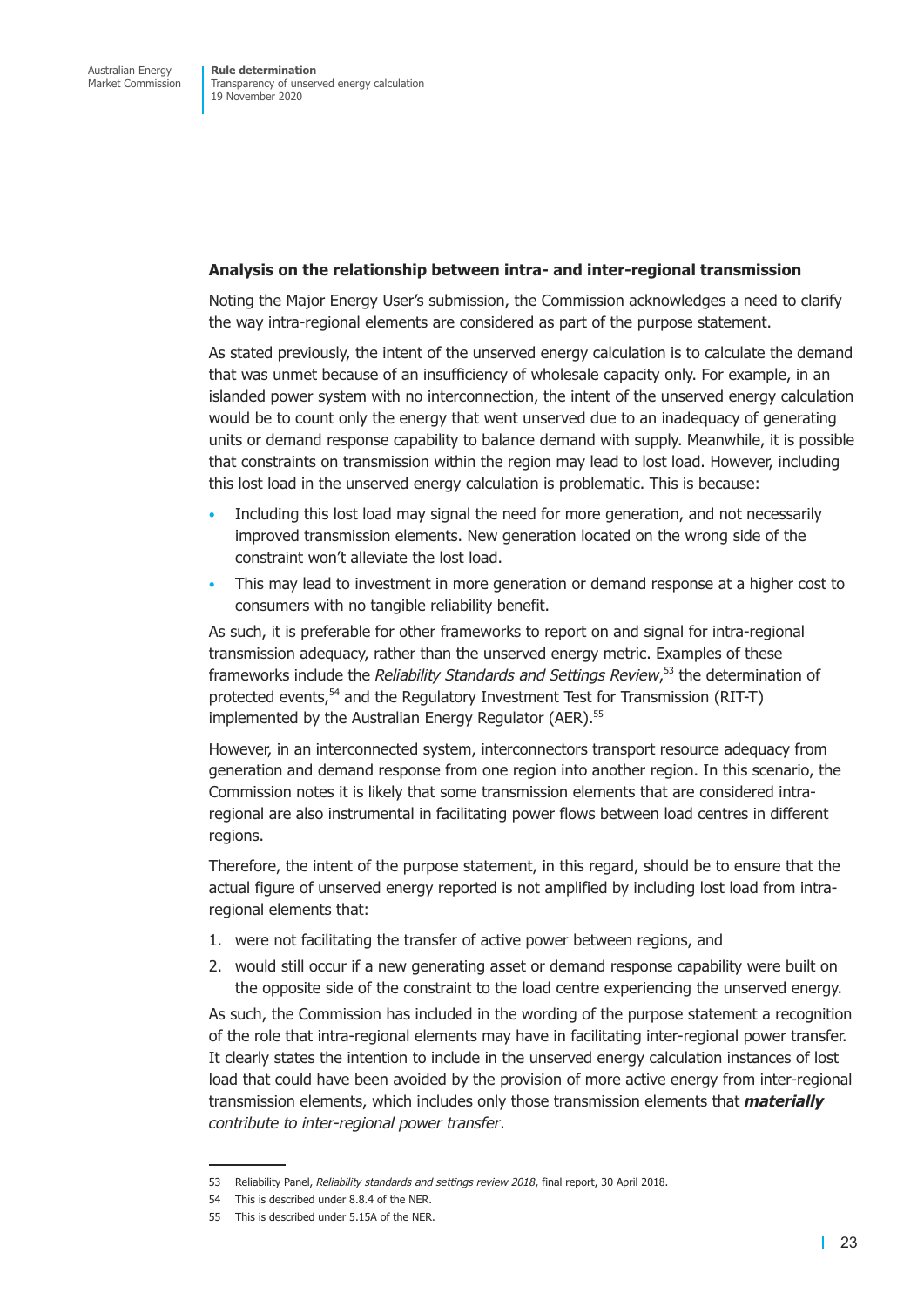<span id="page-28-0"></span>In the purpose statement, the use of the word 'materially' is to help AEMO and participants distinguish between lost load events triggered by outages on intra-regional elements that occur between demand centres and generation zones **within** regions, from those that occur **between regions.** 

For example, a fault or constraint on an intra-regional transmission element leading to lost load between demand centres in Far North Queensland and the majority of the generating capacity in the Central and South West would not be materially contributing to inter-regional power transfer, and there would not be included in the unserved energy calculation.

While this lost load could have been corrected with additional active power, it only would have been rectified if the active power was on the Far North Queensland side of the constraint. As such, to ensure the unserved energy metric remains an accurate reporting tool for reliability issues, and not transmission issues, the purpose statement would ensure this event would not be included in the calculation.

The Commission expects this drafting to provide sufficient clarity as to which incidents on different intra-regional elements should and should not be considered as part of the unserved energy calculation.

### 4.4 Conclusions

Taking into consideration feedback provided by stakeholders through submissions and further analysis by the project team, the Commission has made a more preferable final rule to introduce a purpose statement in 3.9.3C(c). The purpose statement reads:

For the purpose of paragraph (b)(1), a "*power system reliability* incident" is an incident that *AEMO* considers would have been avoided only if additional *active energy* had been available to the relevant region or *regions* from *generation*, demand response or inter-regional transmission elements. The reference to *"inter-regional transmission elements"* in this paragraph (c) includes only those *transmission elements* that materially contribute to *inter-regional power transfer.*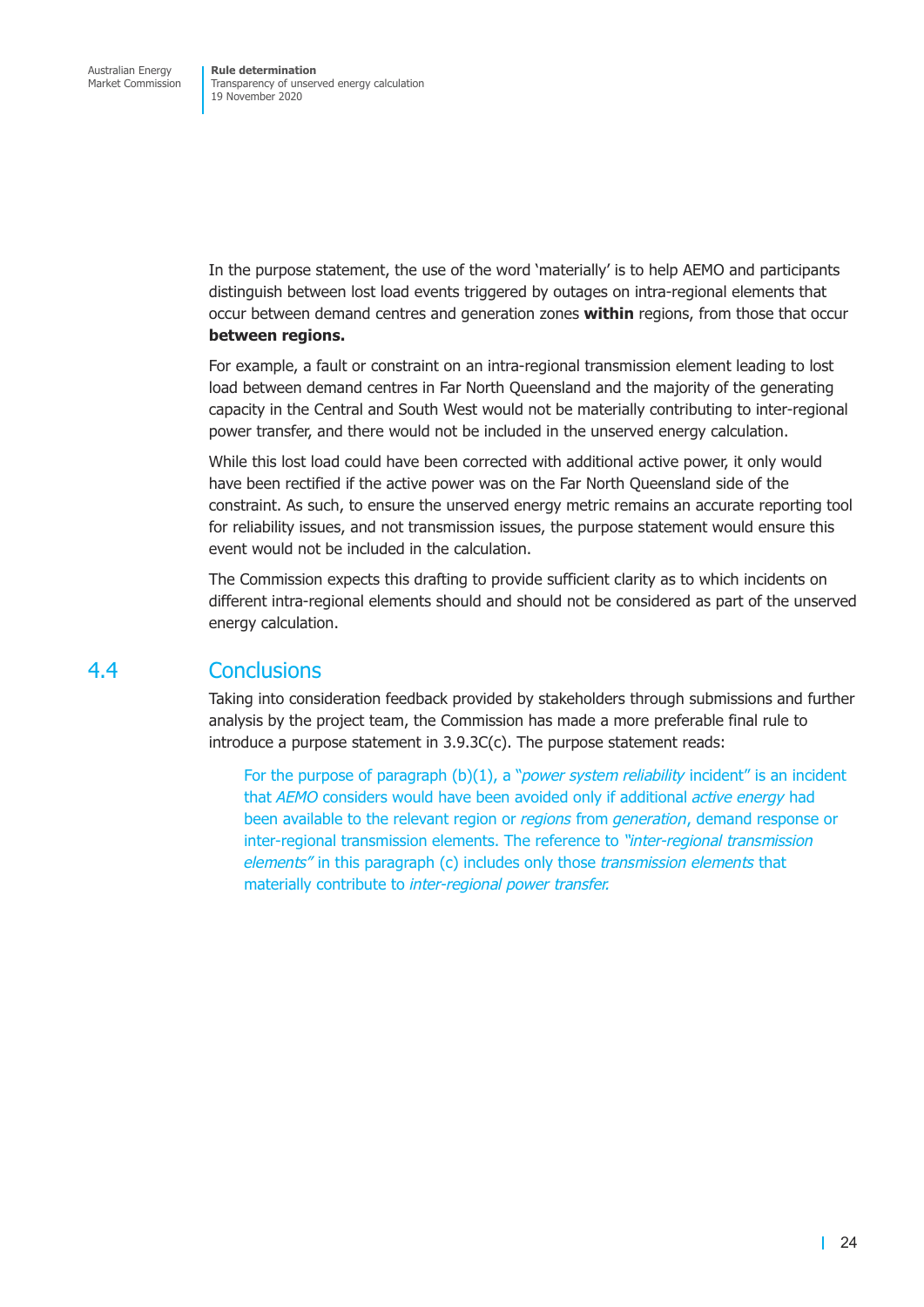# <span id="page-29-0"></span>5 DEFINITIONAL INCONSISTENCIES

### 5.1 Reliability Panel's view

The Panel considered that there is scope to clarify some aspects of the definition of unserved energy.

Clause  $3.9.3C(b)(2)(i)$  states that unserved energy for the purposes of the reliability standard excludes unserved energy associated with power system security incidents that result from **multiple contingency events, protected events** or **non-credible contingency events** on a generating unit or an inter-regional transmission element, that may occur concurrently with generating unit or inter-regional transmission element outages.<sup>56</sup>

The Panel noted that protected events are a subset of non-credible contingency events, and their inclusion in this clause is redundant.

The Panel also noted that the term 'multiple contingency events' can refer to multiple **credible** and **non-credible** contingency events. However, the clause already refers to 'noncredible contingency events' in the plural as one of the three types of incident excluded from the unserved energy calculation. A 'multiple **non-credible** contingency event' is a subset of the pluralised 'non-credible contingency events,' which therefore suggests there is scope to clarify the intention of the term 'multiple contingency events.<sup>'57</sup>

As such, the Panel proposed deleting protected events from clause 3.9.3C(b)(2)(i) of the NER, as non-credible contingency events will suffice.

The Panel also proposed clarifying that multiple 'contingency events' are in fact multiple 'credible contingency events' since multiple non-credible contingency events are already captured by the clause.

Finally, to remove any ambiguity, the Panel proposed to clarify that 'non-credible contingency events' include both single and multiple non-credible contingency events.

### 5.2 Stakeholder views

Three stakeholders — while not raising any issue with the Reliability Panel's proposal outlined in the previous section — noted a concern with regard to how the unserved energy calculation deals a categorisation of events described as a series of interrelated cascading single credible contingency events. CS Energy, EUAA and ERM Power noted that there is a need to clarify whether these events will be classified as a multiple credible contingency event(s) that are assumed when calculating unserved energy. $58$ 

The concern is derived from the position whether low probability, unexpected events should be included in the unserved energy calculation if they coincide with other unplanned outages, as opposed to planned outages. ERM Power detailed this point in their submission, where they suggest the intent of the unserved energy definition is to count events "that the market

<sup>56</sup> Reliability Panel, *Transparency of unserved energy calculation,* rule change request, August 2019, p. 10.

<sup>57</sup> Ibid, p. 10.

<sup>58</sup> Submissions to consultation paper: CS Energy, p. 4; EUAA, p. 2; ERM Power, p. 3.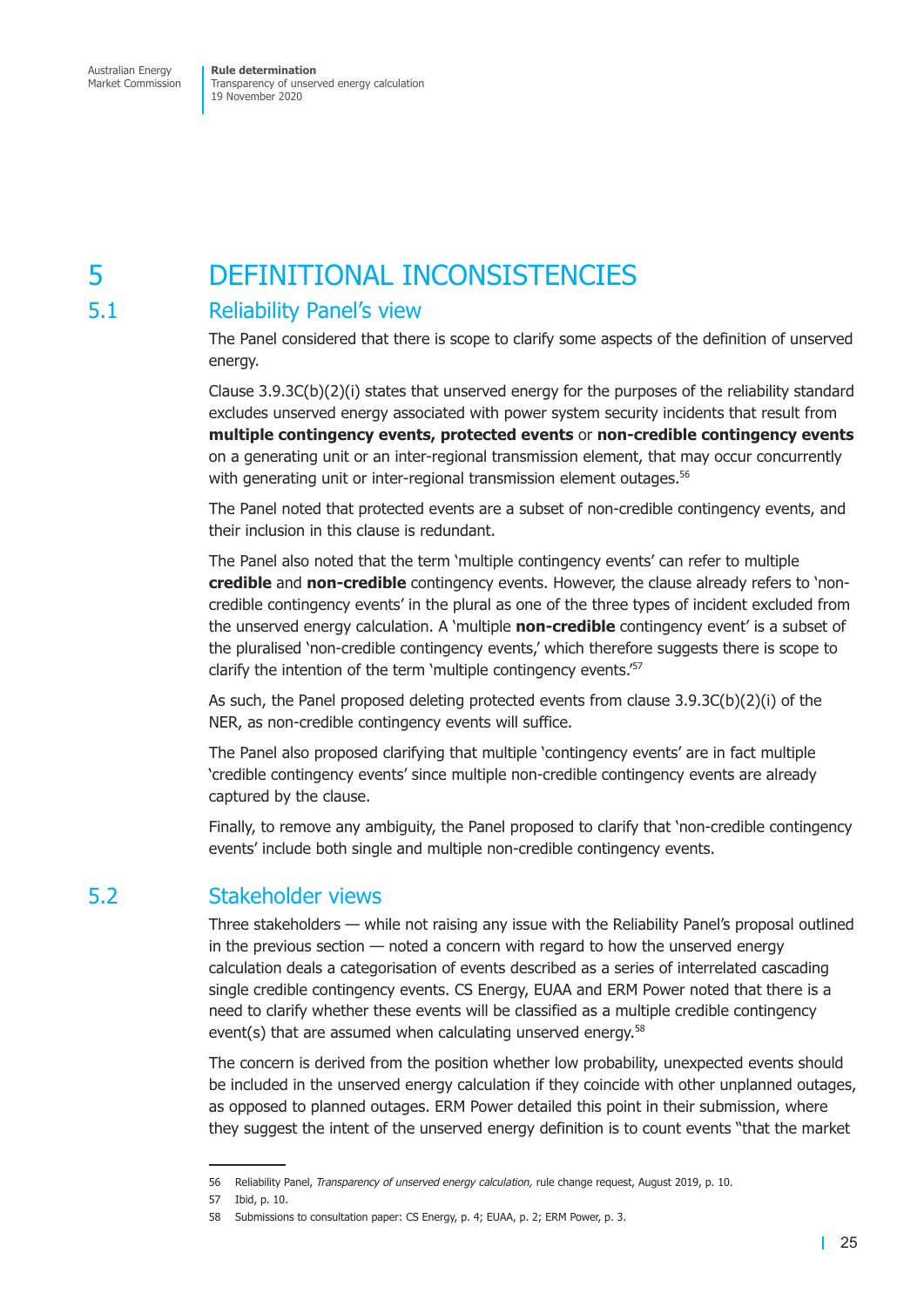<span id="page-30-0"></span>should have been able to plan for..." and suggested it is unreasonable and economically inefficient to expect the market to plan for the wide range of time distant multiple but singularly occurring contingency events that could potentially occur.<sup>59</sup>

### 5.3 Analysis

The Commission considers the points made by stakeholders come down to whether some types of reliability incidents should be included in the unserved energy calculation, and whether some types of reliability events should not be included.

Stakeholders do not make the point that the example of a "wide range of time distant multiple but singularly occurring contingency events," or "a series of interrelated cascading single credible contingency events" should be considered security events. $^{60}$  Rather, they make the point that their irregularity and low probability makes them outliers compared to other reliability events, and therefore distort the robustness of unserved energy calculation as a signal for more conventional reliability events. In turn, this prevents more economically efficient investments and outcomes. In a way, stakeholders 'work backwards' from determining these types of events should not be included, and propose methods for doing so, either by:

- 1. clarifying these events constitute multiple credible contingency events, or
- 2. making amendments throughout 3.9.3C that specify unserved energy will only include events which the market should have *planned* for.

The Commission acknowledges that it is true that different objectives can be applied to discerning what type of power system events should and should not contribute towards unserved energy. The choice to include these events or to exclude them will affect the value and purpose of the unserved energy calculation as a metric, what it is used for, the power system need it is identifying, and the investment that it signals for.

However, the Commission is of the view that the objective of the unserved energy calculation is to include all reliability events that arise from a shortfall in wholesale adequacy, regardless of their likelihood of occurring or how economically efficient they are to rectify. The starting point for defining whether an event should be included or excluded from the calculation of unserved energy is not what type of contingency it was, but rather whether the unserved energy was caused by a reliability or security incident.

It is the task of other frameworks, such as the contingency classification framework, to make determinations whether a type of event or a sequence of events are credible or non-credible, as they are better equipped to make these determinations. Evaluations of economic value are typically processed elsewhere in the NEM, either as part of market participant business cases or through the AER's regulated processes relating to network business proposals.

The Commission endorses the Panel's view put forward in the *Definition of Unserved Energy Review Final Report,* which stated that the current definition provides enough flexibility to

<sup>59</sup> ERM Power, *submission to consultation paper*, p. 4.

<sup>60</sup> ERM Power, *submissions to consultation paper*, p. 4.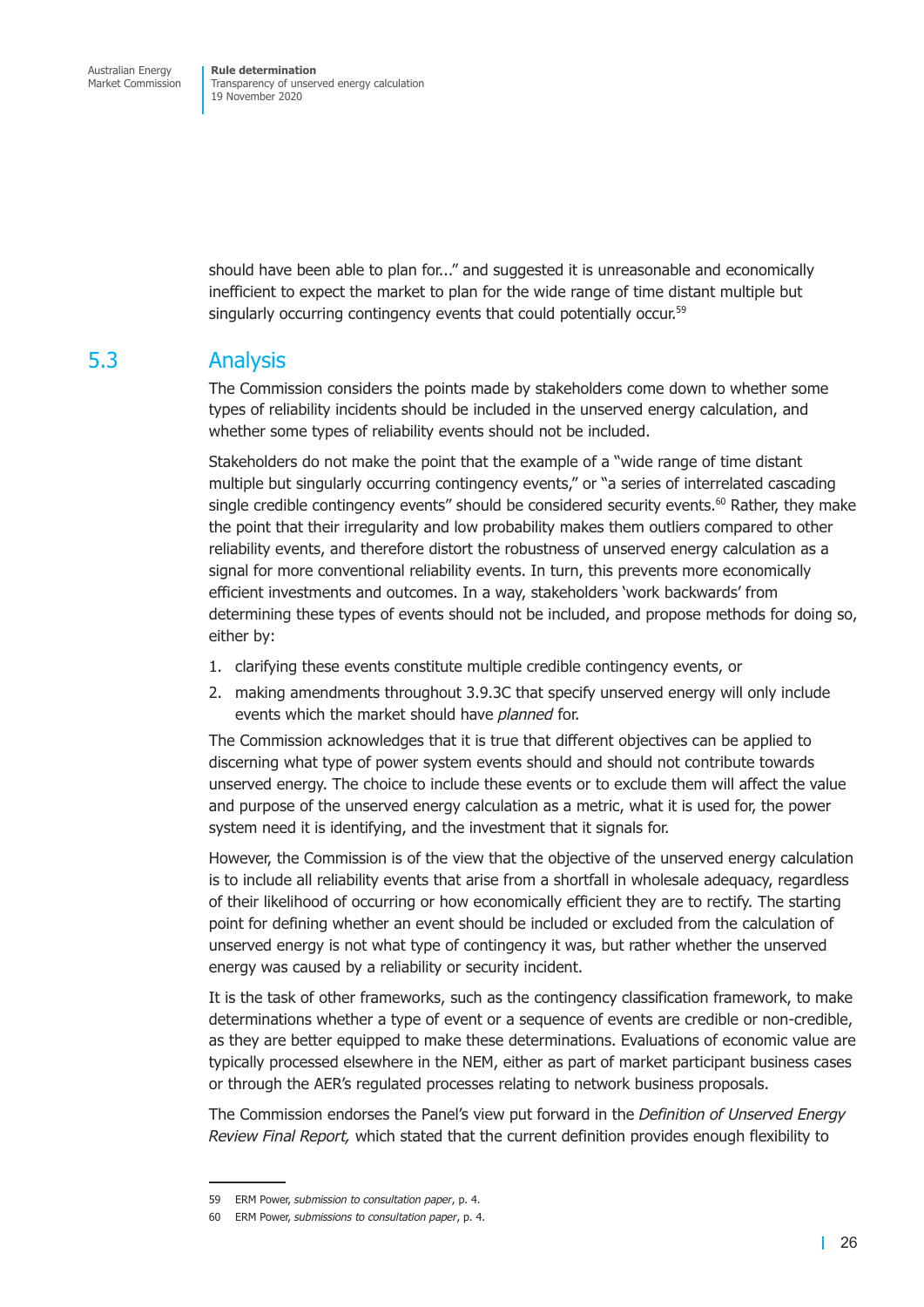deal with such events by stating that unserved energy, for the purposes of the reliability standard, includes unserved energy associated with power system reliability incidents.<sup>61</sup>

The contingencies outlined in the rule are to guide AEMO when deciding whether an event should be included in or excluded from the calculation of unserved energy, but the list is not exhaustive.

As a rule of thumb, it is true that a single credible contingency is typically seen as being the proxy for reliability events, and appropriately so. However, as the power system transitions and types of contingencies become less distinct, AEMO is provided flexibility by the nonprescriptive nature of the clause to assess these instances on a case by case basis and to allocate lost load to and from the unserved energy calculation accordingly. The rule change seeks to make sure that the manner in which this is done, and the reasons for determining this allocation, are made clear and transparent to stakeholders.

The Commission understands the interest from stakeholders in having more prescriptive language in the unserved energy definition, such as events that should be planned for, or to only include outages that are planned.

However, the Commission is concerned that inclusion of such words (such as 'planned' or 'efficient') detracts from both the intent of the metric to report wholesale redundancy, as well as AEMO's ability to conduct a case by case assessment of what happened on the power system at a particular point in time.

While a more prescriptive approach may definitively allocate types of lost load events from being included or excluded, there is a risk it may have unintended consequences, such as 'locking in' types of events which may grow to be more or less reflective of wholesale resource adequacy over time. This will be particularly relevant as new scenarios of incidents emerge and the system becomes more agile and responsive. In this sense, having increased prescription in the NER on how to calculate unserved energy could actually decrease clarity. In the extreme, this could mean that something was classified as unserved energy when it shouldn't be.

A clear principle-based approach that retains flexibility — backed up by transparent, accessible methodology — is therefore most likely to preserve the veracity of unserved energy as dependable reporting tool. This approach will increase transparency around the determination of unserved energy *ex post* compared to current arrangements, and is likely to remain robust as the power system transitions.

The Commission understands improving transparency and information provision — given the trade-offs with the practicality of operationalising it — remains a work in progress. The upcoming Panel's *Reliability Standards and Settings Review* will allow for further consideration of these issues.

<sup>61</sup> Reliability Panel, *Definition of Unserved Energy Review*, final report, 2019, p. 38.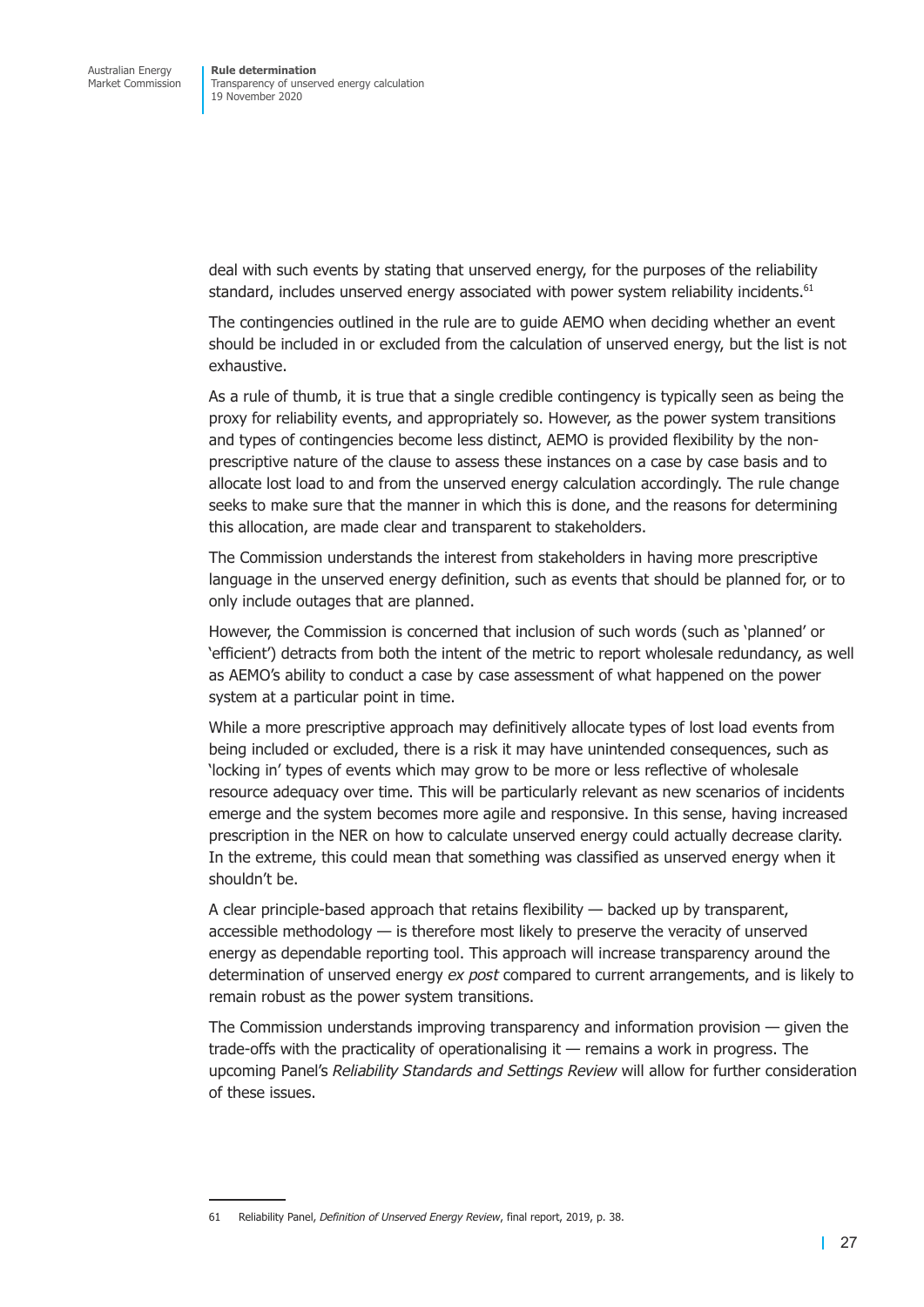### <span id="page-32-0"></span>5.4 Conclusions

Regarding the issues discussed in this section, as well as changes recommended by stakeholders, the Commission has made a final rule that adopts the recommendations as they were put forward in the Reliability Panel's rule change request.

Under 3.9.3C(b):

- 1 (b) For the purposes of paragraph (a) *unserved energy is to:*
	- 2 (1) include *unserved energy* that results from *power system reliability* incidents caused by an event or events that include (but is not limited to):

...

(2) exclude *unserved energy* that results from *power system security* incidents caused by an event or events that include (but is not limited to):

3 (i) multiple *credible contingency events*, a *single non-credible contingency event* or multiple non-credible contingency events on a *generating unit* or an *inter-regional transmission elements,* that may occur concurrently with *generating unit* or *inter-regional transmission element outages;*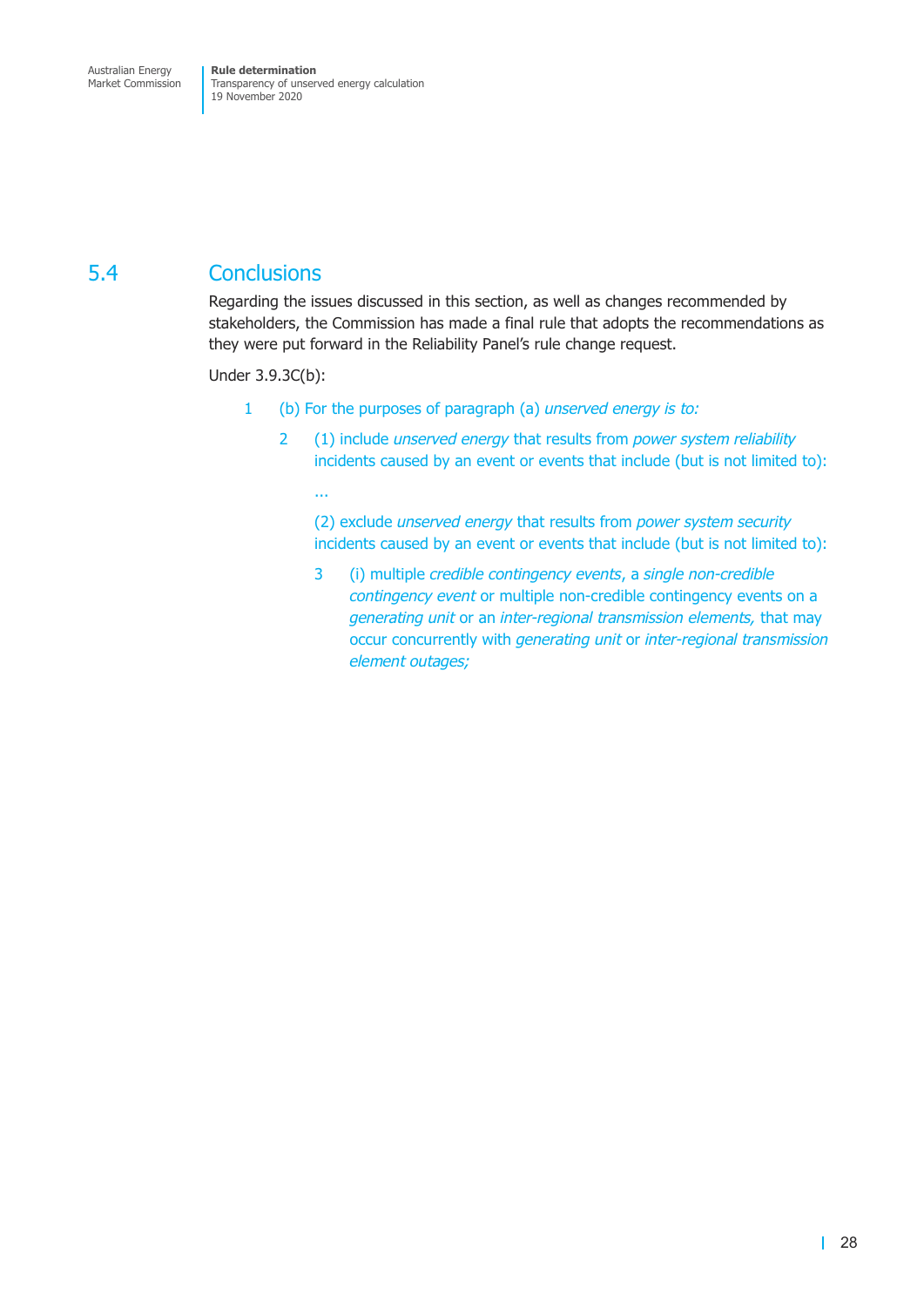### <span id="page-33-0"></span>ABBREVIATIONS

| <b>AEC</b>     | Australian Energy Council                     |
|----------------|-----------------------------------------------|
| <b>AEMC</b>    | Australian Energy Market Commission           |
| <b>AEMO</b>    | Australian Energy Market Operator             |
| <b>AER</b>     | Australian Energy Regulator                   |
| Commission     | See AEMC                                      |
| <b>ESB</b>     | <b>Energy Security Board</b>                  |
| ESOO           | <b>Electricity Statement of Opportunities</b> |
| <b>EUAA</b>    | Energy Users Association of Australia         |
| <b>MCE</b>     | Ministerial Council on Energy                 |
| <b>MEU</b>     | Major Energy Users                            |
| <b>MWh</b>     | Megawatt hour                                 |
| MT PASA        | Medium-term projected assessment of system    |
| <b>NEL</b>     | National Electricity Law                      |
| <b>NEO</b>     | National electricity objective                |
| <b>PIAC</b>    | Public Interest Advocacy Centre               |
| <b>RERT</b>    | Reliability and Emergency Reserve Trader      |
| RIT-T          | Regulatory Investment Test for Transmission   |
| <b>RRO</b>     | Retailer reliability obligation               |
| <b>RSIG</b>    | Reliability standard obligation guideline     |
| <b>ST PASA</b> | Short-term projected assessment of system     |
| <b>USE</b>     | Unserved energy                               |
|                |                                               |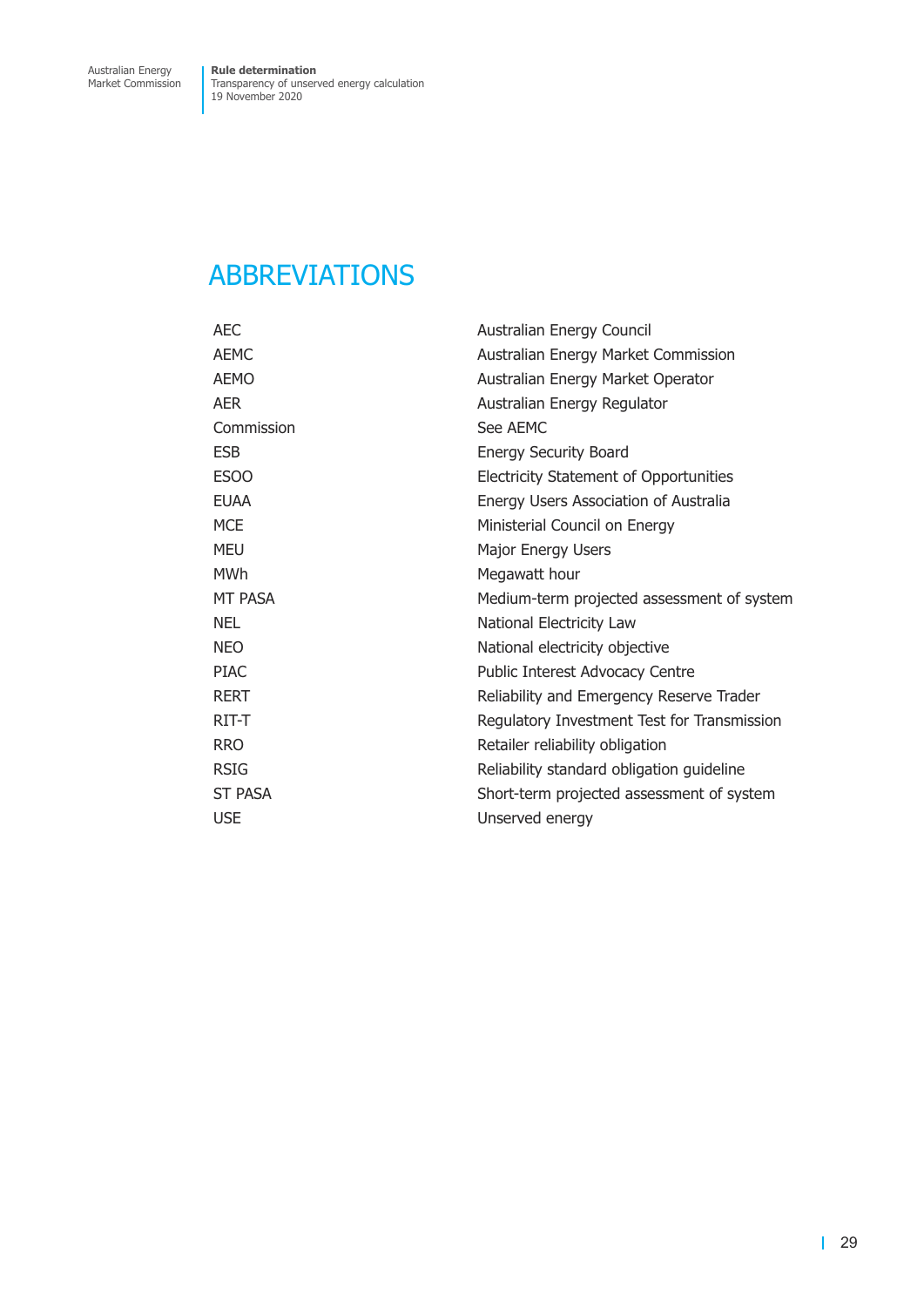<span id="page-34-0"></span>Australian Energy Market Commission **Rule determination** Transparency of unserved energy calculation 19 November 2020

## A LEGAL REQUIREMENTS UNDER THE NEL

This appendix sets out the relevant legal requirements under the NEL for the AEMC to make this final rule determination.

### A.1 Final rule determination

In accordance with s. 102 of the NEL the Commission has made this final rule determination in relation to the rule proposed by the Reliability Panel.

The Commission's reasons for making this final rule determination are set out in [section 2.4.](#page-14-1)

A copy of the more preferable final rule is attached to and published with this final rule determination. Its key features are described in [section 2.1.](#page-12-1)

### A.2 Power to make the rule

The Commission is satisfied that the more preferable final rule falls within the subject matter about which the Commission may make rules. The more preferable final rule falls within s. 34(1)(a)(ii) and (iii) of the NEL as it relates to the operation of the NEL and the activities of persons participating in the NEL or involved in the operation of the national electricity system. Further, the more preferable final rule falls within the matters set out in Schedule 1 (item 31) to the NEL as it relates to the calculation or estimation of use of electricity.

### A.3 Commission's considerations

In assessing the rule change request the Commission considered:

- powers under the NEL to make the rule
- the rule change request
- submissions received during first round consultation
- the Commission's analysis as to the ways in which the proposed rule will or is likely to, contribute to the NEO

There is no relevant Ministerial Council on Energy (MCE) statement of policy principles for this rule change request.<sup>62</sup>

The Commission may only make a rule that has effect with respect to an adoptive jurisdiction if satisfied that the proposed rule is compatible with the proper performance of AEMO's declared network functions.<sup>63</sup> The more preferable final rule is compatible with AEMO's declared network functions because it is unrelated to those functions and therefore does not affect them.

<sup>62</sup> Under s. 33 of the NEL the AEMC must have regard to any relevant MCE statement of policy principles in making a rule. The MCE is referenced in the AEMC's governing legislation and is a legally enduring body comprising the Federal, State and Territory Ministers responsible for energy. On 1 July 2011, the MCE was amalgamated with the Ministerial Council on Mineral and Petroleum Resources. The amalgamated council is now called the COAG Energy Council.

<sup>63</sup> Section 91(8) of the NEL.